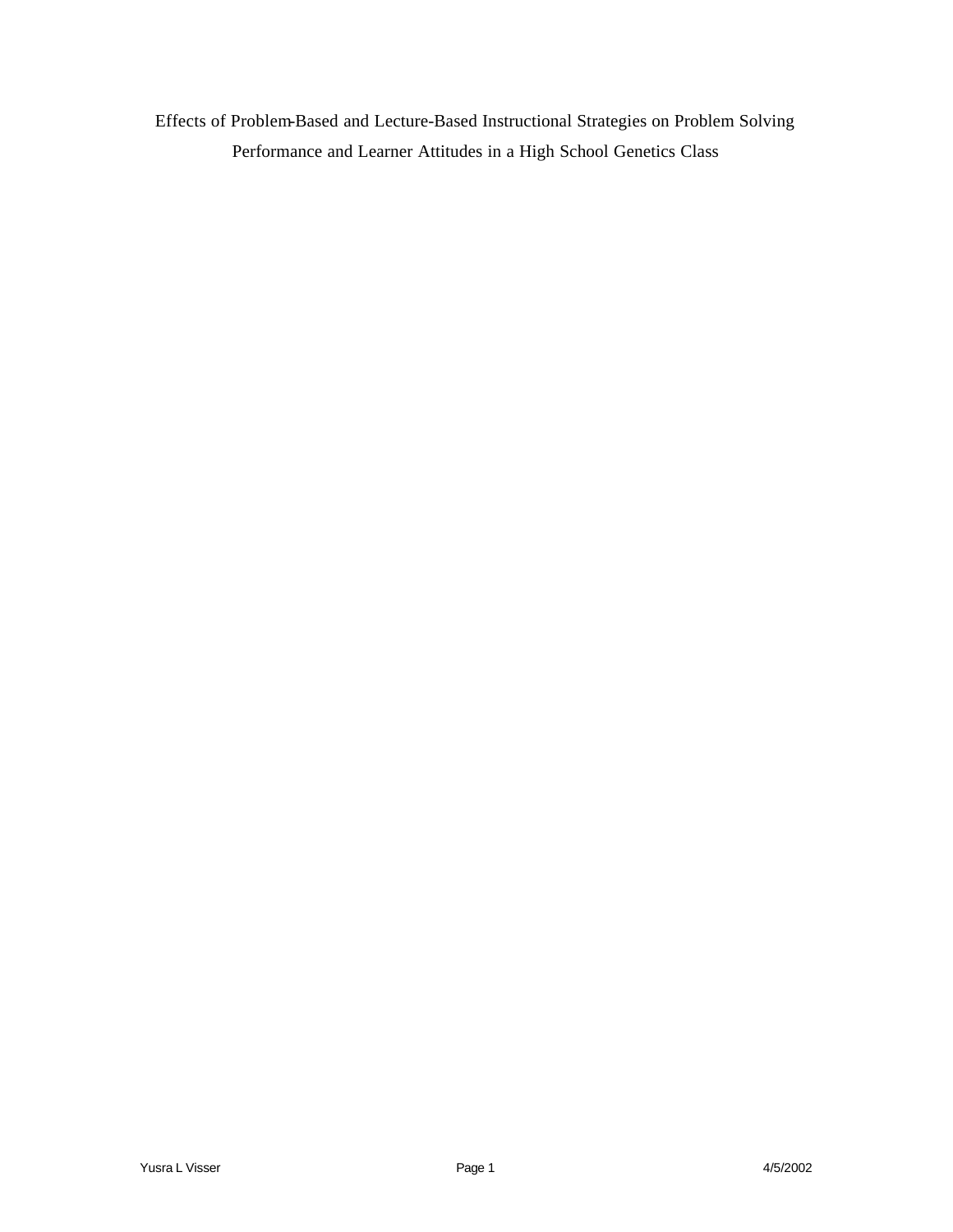# Literature Review

This section of the paper provides a critical overview of the current state of research in the area of problem-based learning. The section begins with a brief review of the current understanding of problem solving as a cognitive process, and the need for research on the teaching and learning of problem solving. This is followed by an overview of the definition and design attributes of problem-based learning as an instructional strategy. The main portion of the section is dedicated to an analysis of the research findings published to date on the impact of problem-based learning on learner performance, attitudes, cognitive development, and metacognitive development. Some of the research on the conditions for the effective design of problem-based environments is also considered.

# The Teaching of Problem Solving and Thinking Skills: A Review

Learning specialists generally agree that problem solving, together with several other core competencies (e.g. comprehending and composing, critical and creative thinking, and metacognition) is among the most important dimensions of thinking and learning (Jonassen, 1994). Nickerson (1994) has pointed to several of the reasons why the ability to engage in effective and purposeful problem solving is critical to the development of individuals and their communities. In order of increasing specificity, Nickerson (1994) argues that problem solving is (1) at the core of the survival of individuals and communities interacting with an increasingly complex external environment; (2) essential to developing and sustaining a democratic society, and; (3) an increasingly sought-after high level cognitive ability in the knowledge workplace of today.

Despite the acknowledgement of the importance of developing problem solving skills, relatively little research has been conducted on this theme in the field of instructional design (Jonassen, 1994). Moreover, within the existing research base, even fewer contributions have been made to the development of instructional design approaches for illstructured or complex problem solving instruction. The majority of the instructional design literature in the area of problem solving instruction points to the use of particular instructional strategies to support the acquisition of problem solving skills (e.g. cognitive apprenticeships and microworlds). However, these strategies have rarely been researched with sufficient rigor to ascertain their effectiveness in achieving the desired outcomes.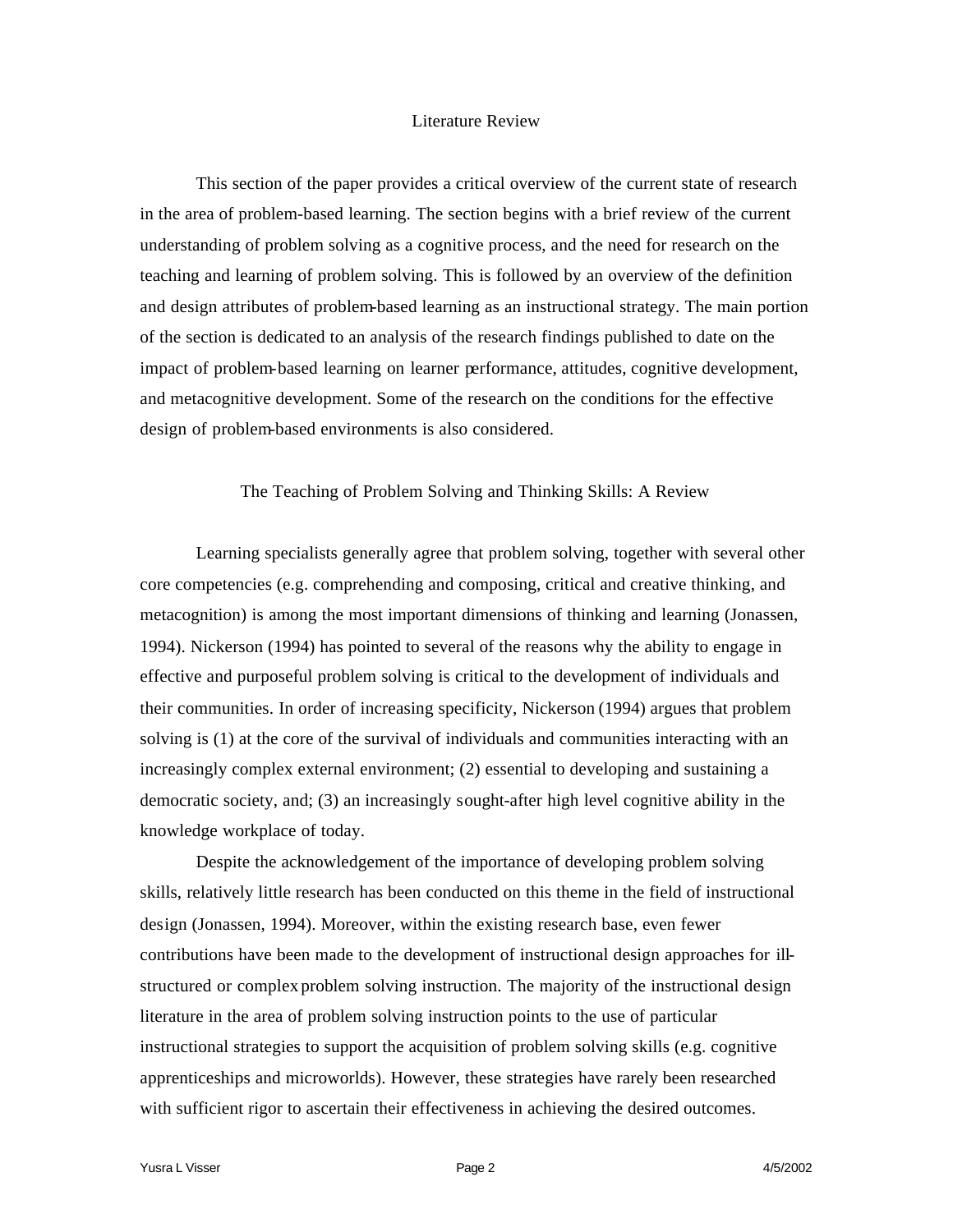#### Problem-Based Learning: Definition and Design

A number of instructional strategies inspired by constructivist philosophy has been developed and researched over the last years. Such strategies have been applied particularly in instructional contexts where the intended learning outcomes are primarily of a higher order/complex nature (such as problem solving and analytical thinking.) Constructivist instructional strategies include problem-based learning, cognitive apprenticeships, microworlds, and simulations.

Problem-based learning is one constructivist instructional strategy that has shown much promise in its application to disciplines and domains where learners have to tackle complex problems in ambiguous situations. This approach to instruction "structures courses and entire curricula on problems rather than on subject content" (Smith & Ragan, 1999, p. 145.) Problem-based learning is a methodology that situates learning in complex and meaningful problems that are framed in authentic contexts (Hmelo, 1998). Students work in small groups to acquire the conceptual knowledge and procedural skills needed to develop one or more plausible solutions to each of the problems presented to them.

Although problem-based learning was first applied to K-12 classrooms in the 1920's and 1930's, the approach has gained particular attention in recent years due to the success in its application to medical programs at the university level (Smith & Ragan, 1999.)

The specific instructional techniques and procedures used in the design and implementation of a problem-based learning course or curriculum varies from one context to the next. However, the typical learning process followed in a problem-based learning environment is as follows:

- 1. Students begin the problem "cold" without any prior experience in dealing with like problems. Each group of students (usually consisting of between five and twelve students) will meet with a facilitator to discuss the problem.
- 2. The facilitator presents a limited amount of information about the problem, and the group is charged with the task of identifying the different aspects of the problem by asking the facilitator questions to elicit information relevant to the problem.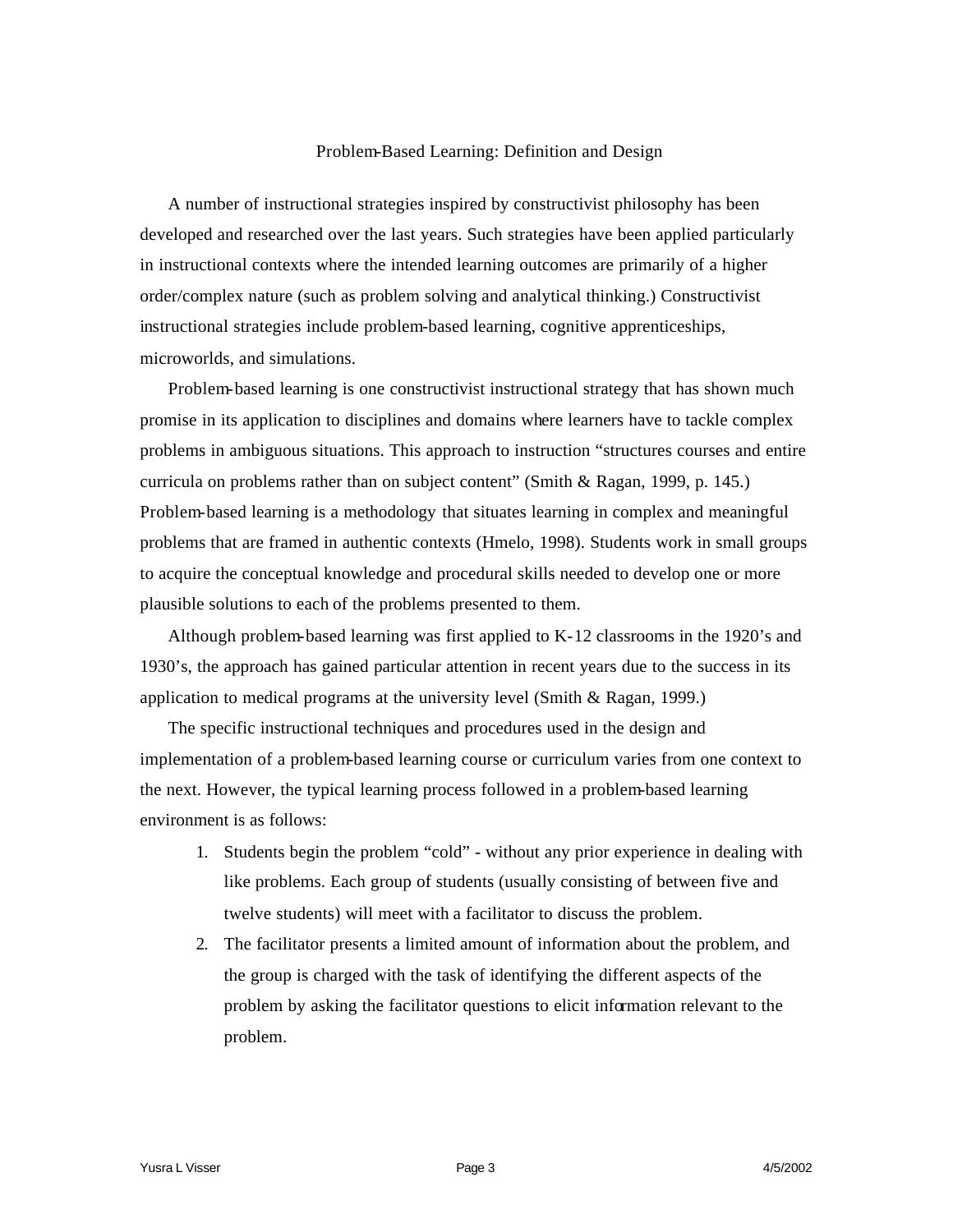- 3. Students work with the facilitator to generate and refine hypotheses related to the problem's potential solution. The facilitator's role is to model hypothesis-driven reasoning skills.
- 4. Students determine "learning issues" that the group decides are relevant and that they need to learn more about to find an acceptable solution to the problem.
- 5. The groups are then asked to assign tasks to each member of the group for researching each of the different "learning issues" they have identified.
- 6. Group members engage in self-directed learning by gathering information related to the assigned learning issues from a variety of different sources.
- 7. After each of the group members has conducted the necessary research related to the "learning issue" they were assigned, the group members report their findings to each other. They reconvene and re-examine the problem, applying newly acquired knowledge and skills to generating a formal solution to the problem.
- 8. Once the formal solution has been presented to the class and the facilitator, students reflect on what they have learned from the problem and on the process used to resolve the problem presented.

## A Review of the Existing Research on Problem-Based Learning

Recent literature in the fie ld of instructional systems design has dedicated a fair amount of attention to considering the methods for applying problem-based learning as an instructional strategy in the context of primary and secondary school contexts (e.g. Savery & Duffy, 1994; Smith & Ragan, 1999; Reigeluth, 1999; Nelson, 1999). The majority of this work has approached the application of problem-based learning to formal instruction from a conceptual or theoretical standpoint, with little reporting on empirical research studying the effectiveness of this approach. A review of the existing research on problem-based learning suggests that there have generally been very few studies that have been conducted on the effectiveness of problem-based learning outside the context of university-level medical training.

In this literature review, the findings reported in the studies on the application of problem-based learning to medical school programs will be reviewed. The literature review will specifically focus on the research findings related to the effect of problem-based learning on the attitudes, performance, cognitive strategies and metacognitive techniques of students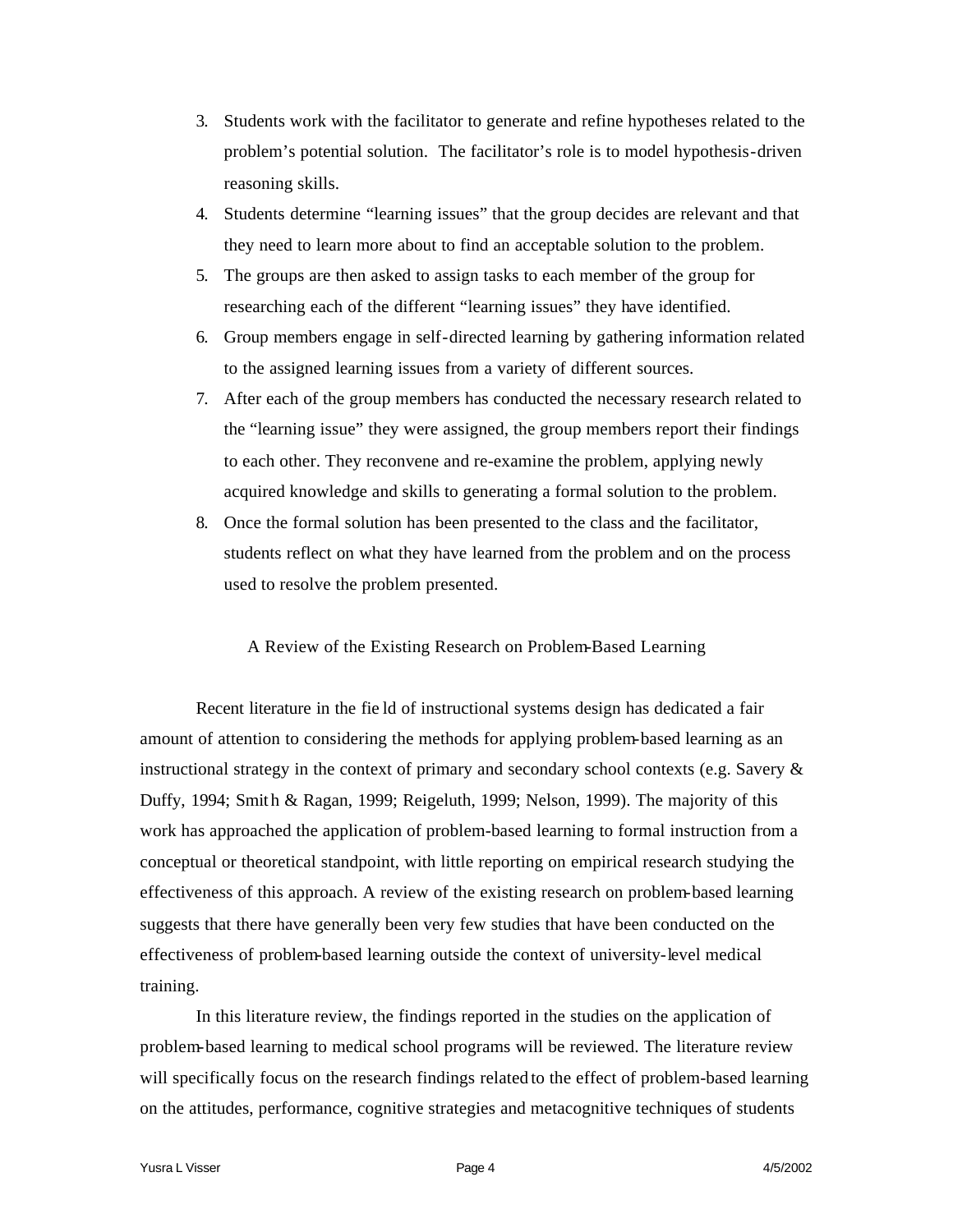receiving this form of instruction. In addition, some attention will be given to research findings on the role of facilitator subject-matter expertise, learner characteristics, and student reliance on instructional support tools, in determining the effectiveness of problem-based instructional strategies. In the analysis of these findings consideration will be given to the potential generalizability of the research conducted to date. In addition, the limitations of the current research basis will be considered, and a case will be made for the need for additional research on the effectiveness of problem-based learning as an instructional strategy for primary and secondary school application.

#### Research findings on learner performance

The existing research on learner performance in problem-based learning environments is characterized in a number of ways: (1) most of the research conducted to date compares the impact of problem-based learning on learner performance to the instructional strategies that characterize traditional, classroom-based teaching (e.g.; Hmelo, 1998; Blake, Hosokawa, & Riley, 2000). (2) the research studies tend to focus primarily on learner performance on standardized tests, rather than performance in complex and authentic transfer contexts, and (3) the studies generally measure performance in terms of outcome measures rather than process-measures of performance.

In this context, the research on the impact of problem-based learning on student performance has generally shown that there are no statistically significant differences in learner performance when compared to performance of learners receiving lecture-based instruction (Chang, et al.,1995; Albanese & Mitchell, 1993; Kaufman & Mann, 1998; Login et al., 1996). A meta-analysis of English-language research on the impact of problem-based learning in medical education found that PBL students generally performed at the same levels as traditional students on basic science examinations, while in a few instances scoring lower than their conventionally trained counterparts (Albanese & Mitchell, 1993). Similarly, Vernon & Blake (1993), in their meta-analysis of problem-based learning research in medical schools, found no significant differences in student achievement on tests of factual and clinical knowledge.

The findings from the two meta-analyses cited above are generally consistent with a number of other research studies where it was found that there was no statistically-significant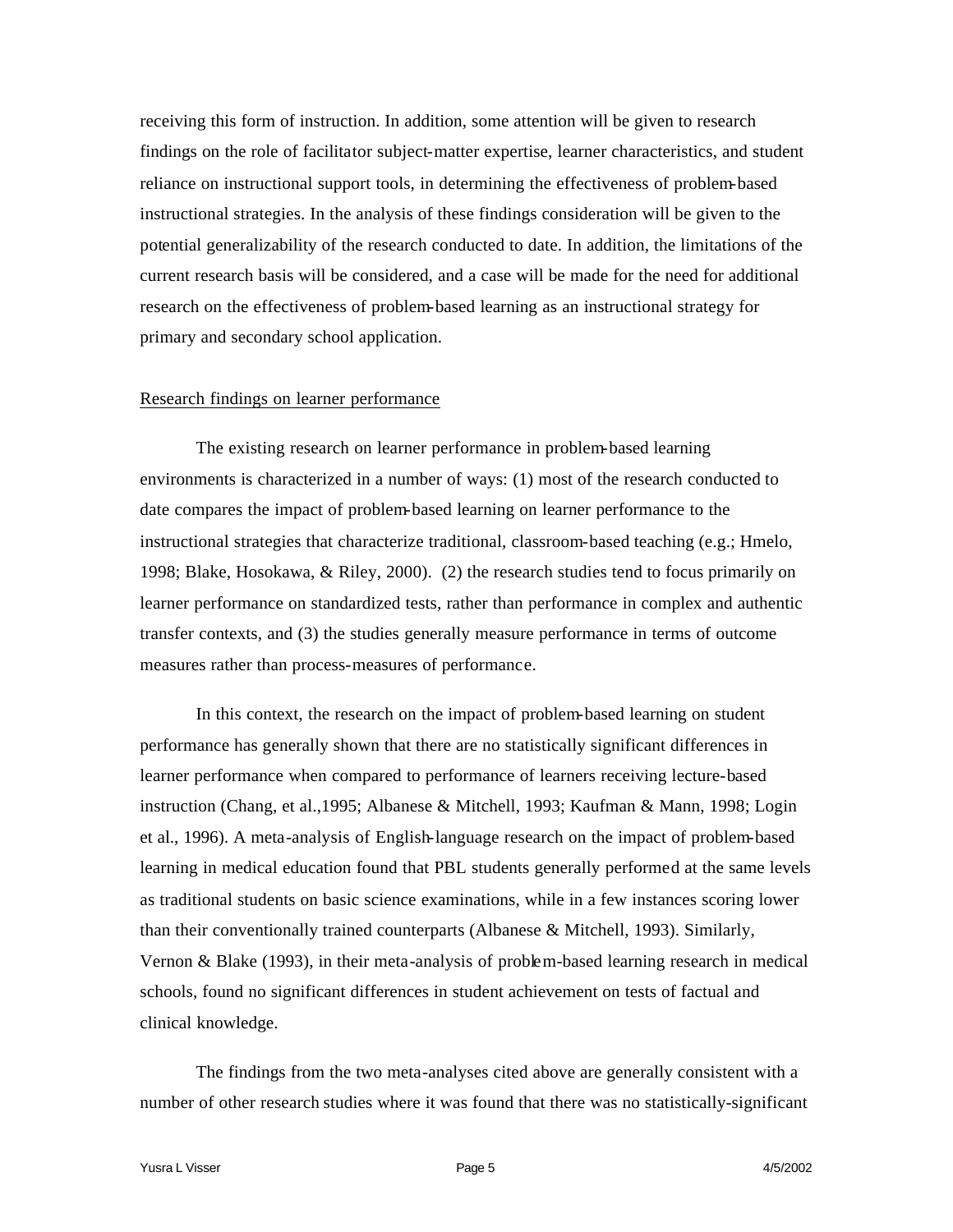difference in performance on the U.S. Medical Licensing Examination (e.g. Blake, Hosokawa & Riley, 2000) or the National Board of Medical Examiners examination (Farquhar, Haf & Kotabe, 1986) between students participating in problem-based learning and those receiving lecture-based instruction. Colliver (2000) concludes his review of the literature with a similar conclusion, i.e. that the impact of problem-based learning on student performance revealed no convincing evidence that problem-based learning improved declarative knowledge or clinical performance beyond traditional lecture based instructional methods. Albano, et al. (1996) conducted research on the differences in the final levels of knowledge acquisition in medical schools using a variety of instructional strategies, including problem-based learning and lecture-based learning, and they concluded that the differing strategies seem to have only limited influence on the final level of knowledge of the graduates.

Student perceptions of the effectiveness of problem-based learning on their performance appears to be consistent with the general research findings. Although only one research study was identified regarding student perceptions of the effectiveness of problembased learning, it is worthwhile noting that in this study, students pointed to problem-based learning as a more effective method of instruction than traditional, lecture-based methods, while qualifying their observations by noting that traditional teaching methods are more effective for knowledge acquisition (Bernstein, Tipping, Bercovitz & Skinner, 1995).

# Research findings on student attitudes

While the research conducted to date does not show a statistically significant difference in learner performance on standard assessments used in medical schools, the research studies in this area do suggest that the problem-based learning strategy positively impacts learner attitudes in a statistically significant manner. Vernon & Blake's (1993) meta analysis reports on learners' superior evaluation of problem-based learning as an instructional strategy over other instructional strategies. This is consistent with a number of other research studies, in which students in problem-based learning environments reported significantly higher levels of motivation and satisfaction (Alabi, Gerritsma, Maude & Parry, 1996; Bell & Hendricson, 1993; Chang et al, 1993; Bligh, Lloyd-Jones & Smith, 2000), and where it is reported that problem-based learning enhances intrinsic interest in the subject matter to a greater extent than traditional instructional methods (Norman & Schmidt,1992).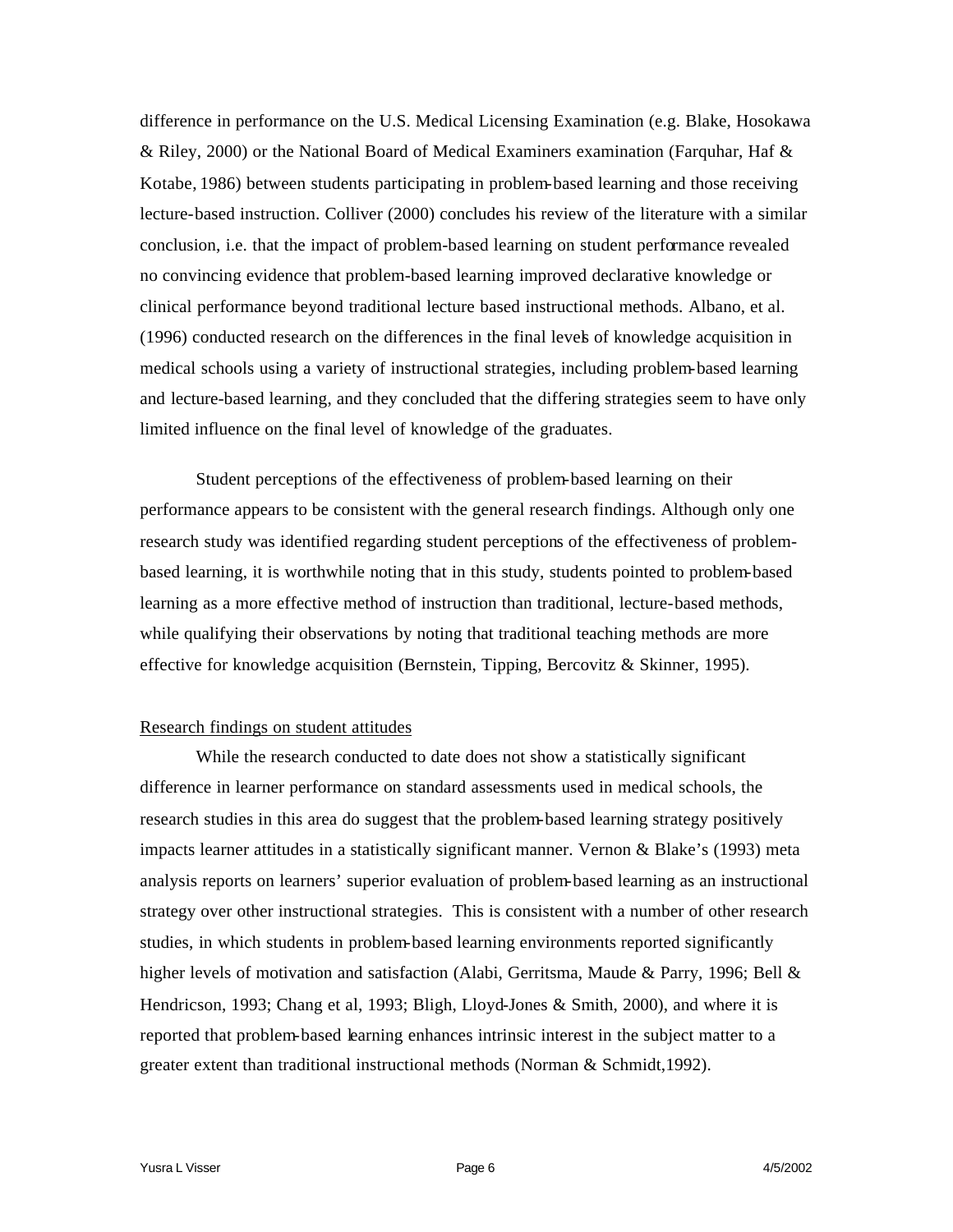Given the general finding that learners in problem-based learning environments report more positive attitudes and higher levels of motivation, it is important to consider the factors learners attribute to their favorable disposition toward problem-based learning. Research conducted by Bercovitz, & Skinner (1995) provides some insight into this, reporting that students in problem-based learning curricula perceived their curriculum to be more stimulating and enjoyable than traditional instructional methods. In addition, research conducted by Kaufman & Mann (1996) reports that students in problem-based learning environments rated their curriculum more favorably for democratic decision making, and for supporting effective interaction among peers.

#### Research findings on metacognitive skills acquisition and application

One of the critical features in the design of problem-based learning environments is an emphasis on the learner's reflective engagement during the learning and problem solving process. With this type of instructional strategy, learners maintain a "problem log," throughout the course of the problem solving process, in which they keep a record of their tasks for resolving the learning issues identified by their group members and for monitoring their inquiry process and findings (Hmelo, 1998). The problem log is intended to assist learners in developing their key self-regulative skills, such as planning, knowledge evaluation and self-evaluation (Ellis & Siegler, 1994). In addition, students in problem-based learning engage in a fair amount of self-directed searching and knowledge acquisition activities, as each of the members of the group is given responsibility for identifying the needed information for resolving the learning issues related to the problem.

Intuitively it appears that the incorporation of problem logs and self-directed search activities in the instructional process should positively impact the development of the metacognitive skills of learners. Research validating this assumption, however, is scarce. The research conducted to date on the role of problem-based learning in supporting the metacognitive and self-regulatory skills of learners appears limited to a review of research evidence conducted by Norman & Schmidt (1992), in which a number of studies are cited as having found that problem-based learning appears to enhance self-directed learning skills of students, and that, overall, learners in problem-based learning environments show sustained and positive changes in their self-directedness. However, Norman & Schmidt's (1992) review of the literature does not give significant insight into the operational definitions used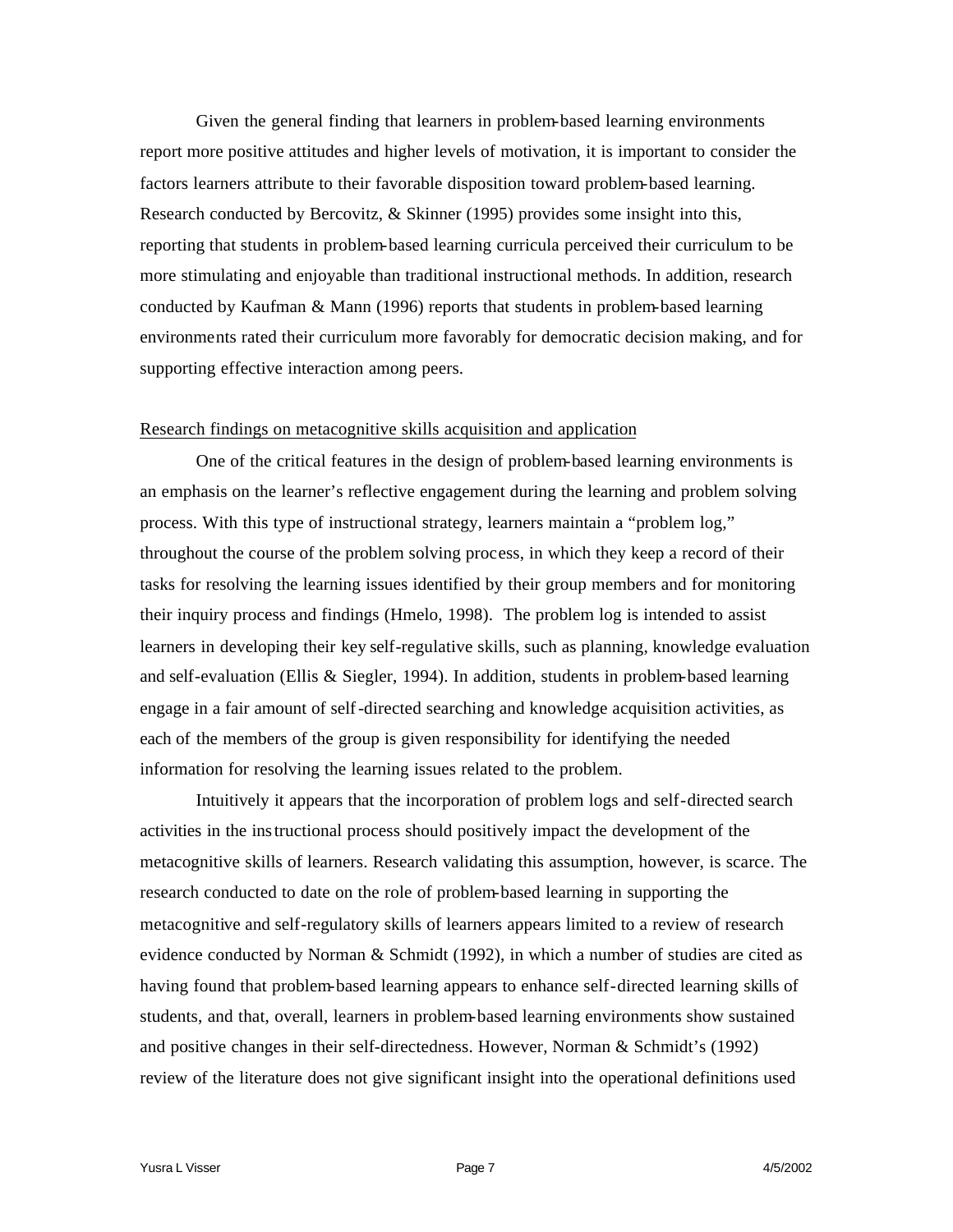for the concept of self-directedness, nor does it elucidate the nature and validity of the research methods used to measure the presence of this variable.

# Research findings on factors affecting the effectiveness of problem-based learning

The current research on problem-based learning in the medical schools has brought to light a number of issues that seem to impact the effectiveness of the application of problembased learning as an instructional strategy. Some of these are findings related to the implementation of the problem-based learning design (Kalaian & Mullan; 1996; Dolmans et al.,1993; Schmidt et al., 1992), while others address the issue of the impact of learner characteristics on performance in problem-based learning environments (e.g. Cariaga-Lo et al, 1996). The research findings from this handful of studies will be briefly considered below.

One of the key concerns raised with the application of the problem-based learning curriculum in the classroom context is that the role of the learner in determining the learning issues to be addressed may cause one or more critical learning objectives not to be met, since there is no systematic design to ensure alignment between the instructional objectives and the specific content covered in the practice activities. However, careful construction of the problem activities used in a problem-based learning strategy can ensure that learners must cover a number of key content areas in order to succeed in solving the presented problem. Dolmans et al. (1993) conducted an analysis of alignment between instructional objectives and instructional content addressed in problem-based learning environments, and found that students' learning activities covered an average of 64% of the intended course content. While this is somewhat lower than might be the case in a rigorously-designed direct instruction course, the authors argue that course content covered in problem-based learning is likely not significantly lower than in standard traditional lecture-based classes. In addition, Dolman et al's (1993) study found that the students in problem-based learning courses also generated learning issues that had not been expected by the faculty, and it was determined through retroactive analysis that approximately 50% of these issues were judged relevant to the course content. This research thus concludes that, while there may be some inefficiency in the instructional process (with learning issues being identified that have little relevance to the course content), these inefficiencies are compensated for with a fairly high degree of alignment between the instructional objectives and the instructional content, coupled with a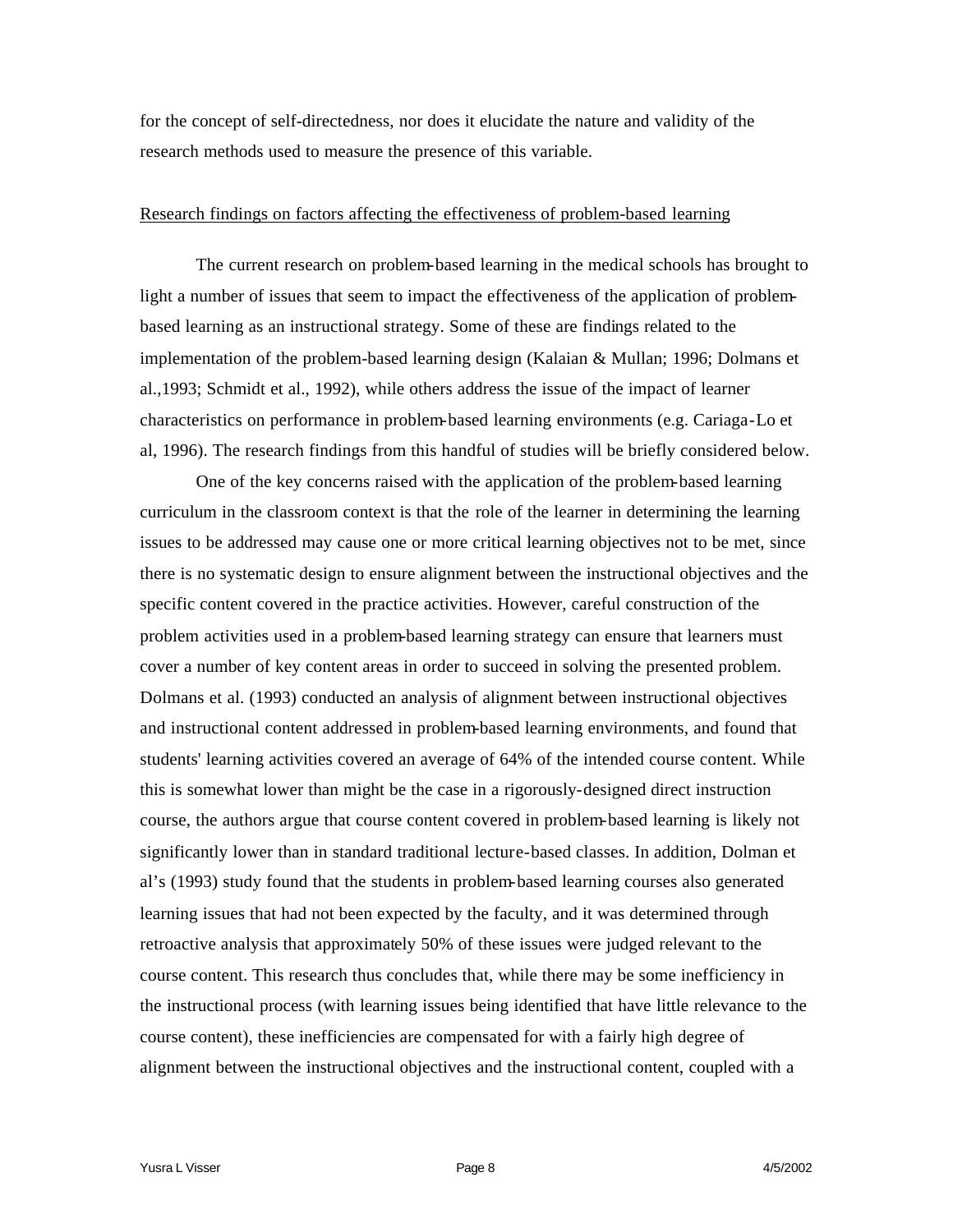high degree of learner ability to adapt learning activities to their own needs and interests in problem-based environments.

While the instructors take on a largely facilitative role in the problem-based learning environment, they remain a central determinant of the success of the problem-based strategy due to the important roles that they play in modeling hypothetical reasoning processes for learners, and providing subject matter insight needed for the resolution of the problems. Schmidt et al. (1992) conducted research on the impact of varying levels of instructor subject-matter expertise on the performance of students in problem-based learning. They found that students guided by subject-matter experts spend more time on self-directed study, and that they achieved somewhat better than did the students guided by non-expert facilitators. Furthermore, they found that the effect of subject-matter expertise on achievement was strongest in the first curriculum year, suggesting that novice students are more dependent on their facilitators' expertise than are more advanced students. In addition, Schmidt et al.'s research found that the facilitators' process-facilitation skills also affected student achievement in a significant way, thereby leading to the conclusion that subjectmatter expertise and facilitation skills are both necessary conditions for effectiveness of problem-based learning environments.

Another issue of relevance to effective design of problem-based learning environments is the extent to which various instructional support tools and mechanisms are provided to learners through this strategy. Research conducted by Kalaian & Mullan (1996) found that students tend to rely on different instructional support tools at different stages in their learning process. In their study, Kalaian & Mullan (1996) found that the four most meaningful elements impacting the students' learning processes were (1) learning materials, (2) small-group process, (3) facilitator effectiveness, and (4) academic support. Furthermore, the study found that these four factors shifted in relative importance as the students progressed through the curriculum, with facilitator effectiveness being of greatest importance at the outset, while learning materials were the most important factor in determining learning success toward the end of the instruction. This finding appears to be generally consistent with the theory underscoring problem-based learning, which argues that, as students develop greater independent ability to engage in effective hypothetico-deductive reasoning, their reliance on the facilitator for this kind of support will be reduced (Hmelo, 1998).

The Limitations in the Scope and Generalizability of the Findings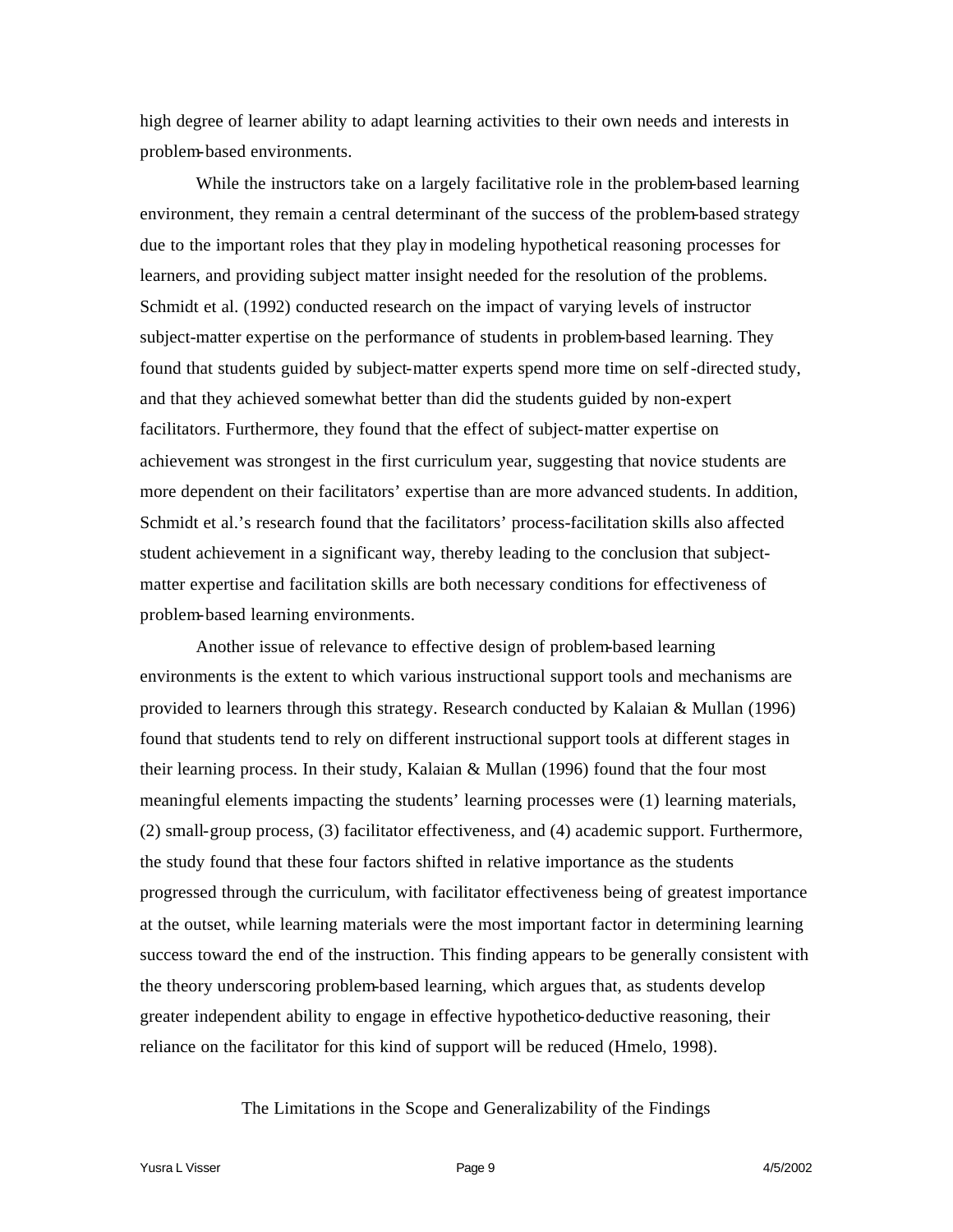#### From Research to Date on Problem-Based Learning

While the research on the effectiveness of problem-based learning in medical school programs is quite voluminous, the research conducted to date presents a number of concerns in terms of its scope and its potential generalizability to the context of secondary school environments. A number of limitations of the research are raised, and each of these will be briefly considered in this section.

One of the primary concerns with the potential generalizability of the findings on problem-based learning in medical schools is the difference in the learner characteristics and learning conditions between medical schools and public secondary schools. Medical students are in many ways quite different in their general attributes from students in secondary schools. Due to the age differences between medical students and secondary school students, these two groups of students are at varying levels of cognitive and metacognitive development. Adolescents in secondary school, falling within the formal operations stage of Piagetian development theory, are relative novices in the use of hypothetico-deductive reasoning skills (Fa bes & Martin, 2000). These skills, however, are critical to novice problem solvers or problem solvers with little content knowledge in the context of the problem presented (Hmelo, 1998). Thus, while there appears to be little difference in the impact of problem-based learning on performance of medical students when compared with more traditional instructional methods, it is possible that this strategy may have a more pronounced effect on the cognitive development and problem solving process of adolescent learners, since they are still in the process of acquiring and refining their hypotheticodeductive reasoning skills.

Another factor in considering the generalizability of the research findings from the application of problem-based learning to medical school contexts is that the students in medical schools in many ways are an elite group of students, since most medical schools have rigorous admission requirements and students admitted to those programs will likely have significantly higher levels of education, and verbal and quantitative skills than the general school-going population (Mergendoller et al., 2000). This may play a significant role in determining the impact of any instructional strategy on the cognitive and metacognitive development of students, as well as their attitudes. This is further compounded by the findings from research conducted by Cariaga-Lo et al (1996), in which it was determined that students who entered the problem-based learning curriculum at one medical school had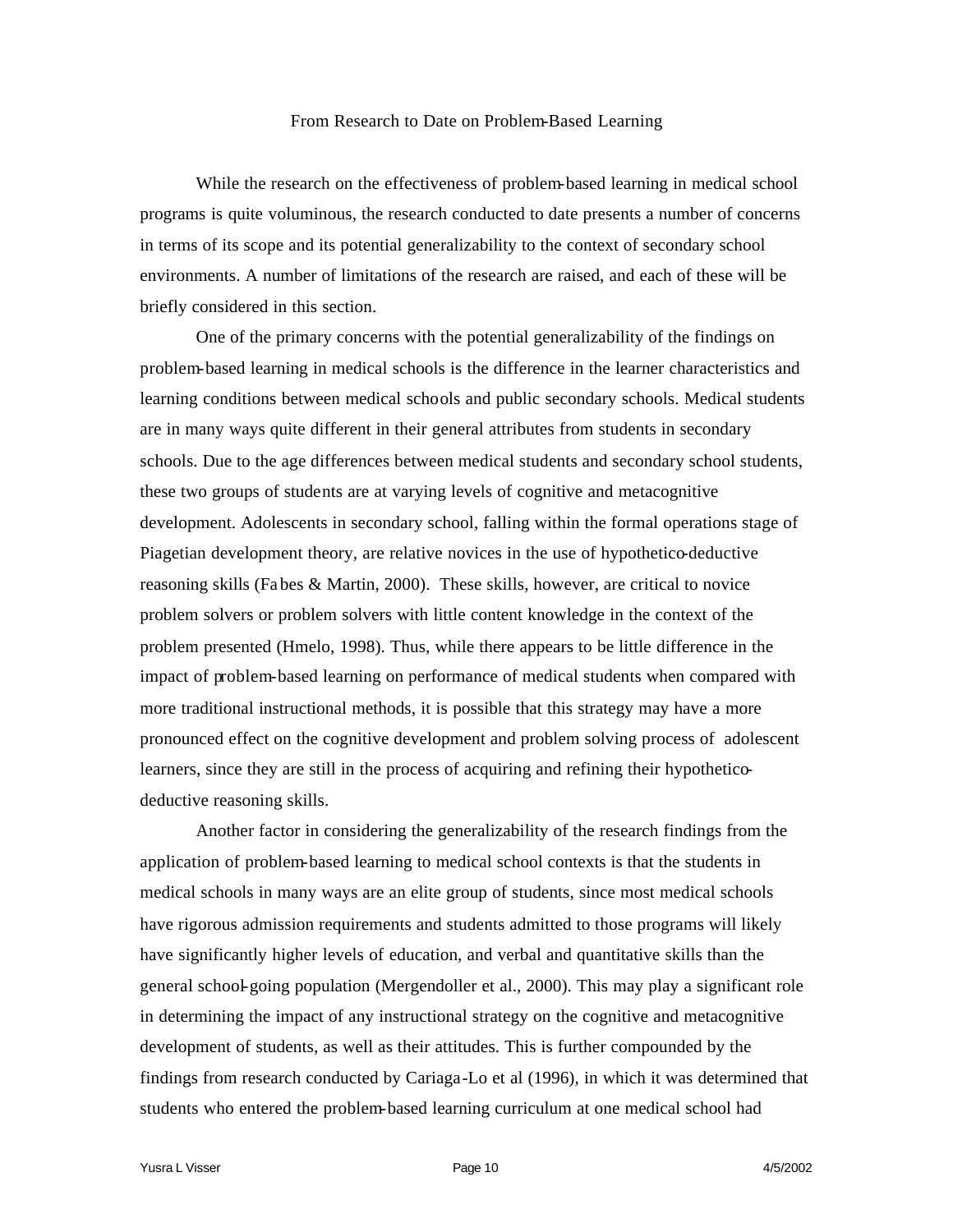higher total Medical College Admission Test scores and undergraduate grade point averages than students who entered the lecture-based curriculum. Cariaga-Lo et al (1996), also found that students who entered the problem-based learning curriculum were more self-sufficie nt and were more likely to do well in individualistic and less structured settings. Since many of the medical schools offer two parallel curricula – one that is problem-based and one that is lecture-based – it is possible that the research conducted on the effectiveness of problembased learning as an instructional strategy is biased toward learners of particularly high levels of academic achievement, and thus that these findings cannot be generalized to a broader population.

A further limitation of the research conducted to date on the effectiveness of problem-based learning as an instructional strategy is that the research has tended to compare this strategy to the default instructional strategy of lecture-based traditional teaching. Few of the studies provide effective operational definitions for the latter instructional strategy, with little attention being given to individual variations in teaching styles in lecture-based traditional teaching. There is thus a concern with determining what the measure of comparison is, since there is likely to be high variation in teaching effectiveness and teaching style in the traditional instructional framework.

Finally, research conducted to date does not appear to have adequately addressed the varying impact that the problem-based learning strategy may have on students of differing levels of ability and motivation. According to Mergendoller et al. (2000), there is considerable evidence that aptitude-treatment interactions exist, and that problem-based learning favors students with high levels of motivation and achievement. This is of particular importance when considering the potential application of this strategy to secondary school situations, where the goal is to use instructional methods that address the needs of students with varied learning styles, levels of achievement and motivational characteristics.

# The case for conducting research on the application of problem-based learning as an instructional strategy in the secondary school setting

The purpose of the proposed study for the dissertation research is to determine the impact of two types of instructional strategies on performance and attitudes in problem solving in a high school statistics course. Specifically, the study will compare performance (on both simple problem and complex problem assessments), and attitudes of learners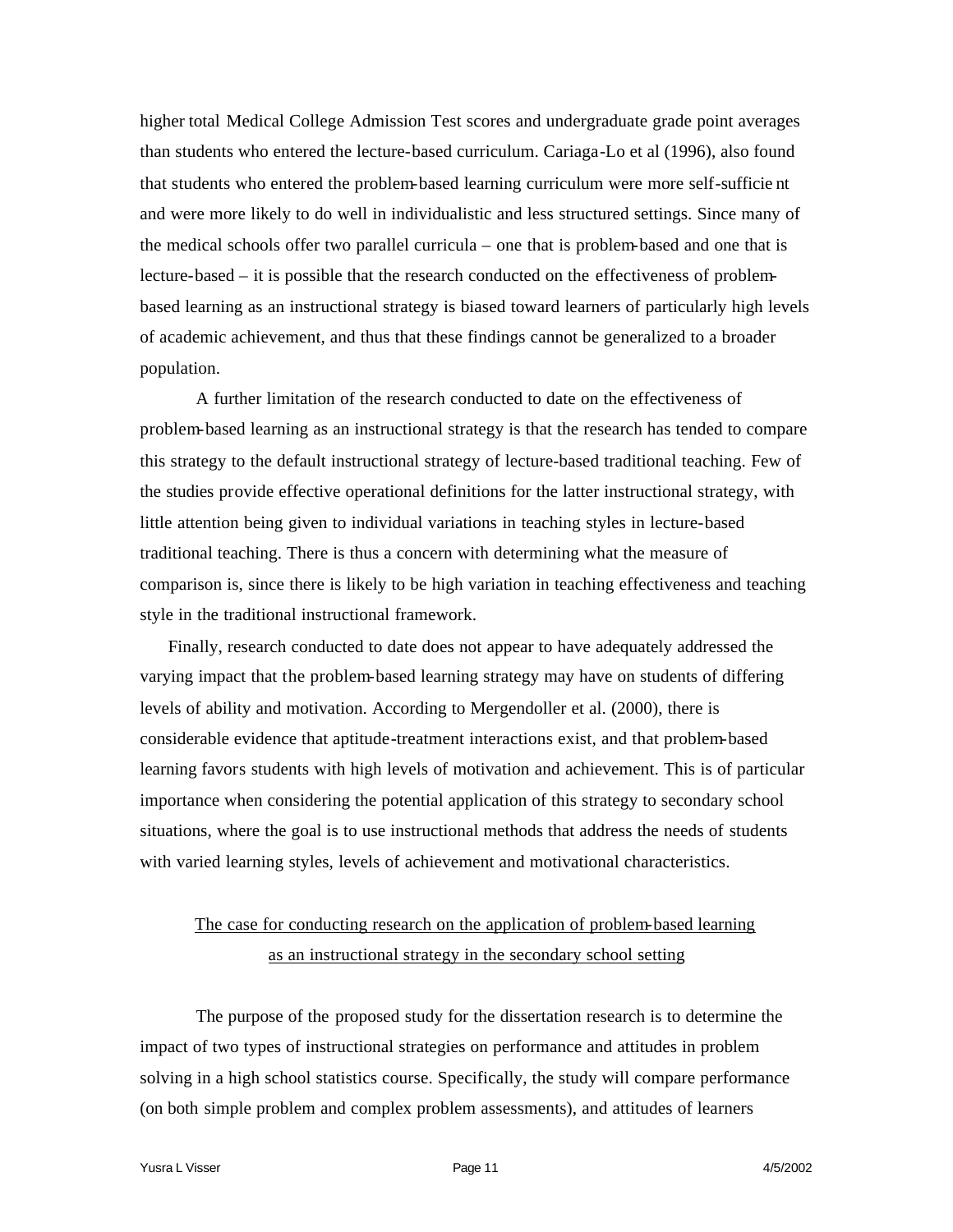receiving instruction presented through either a problem-based instructional strategy or a direct instructional strategy. The problem-based instructional strategy situates learning in complex and meaningful problems (Hmelo, 1998) that simulate the complexities of the real world settings in which the learner might expect to apply the skills and knowledge acquired through the instruction. The second instructional strategy is direct in nature, with instructional content presented through carefully sequenced instruction with systematic relationships among behavioral objectives, instructional strategies, and assessment techniques (Dunn, 1994) and with problem solving practice activities of gradually greater levels of complexity, in accordance with Reigeluth's (1992) Elaboration Model.

The proposed research study seeks to overcome some of the limitations of the research conducted to date on the effectiveness of problem-based learning as an instructional strategy for supporting the acquisition of problem solving skills. In so doing, the researcher seeks to contribute to the empirical basis for determining the potential effectiveness of this instructional approach in several ways: (1) by considering the effectiveness of this strategy when applied to secondary school classrooms, (2) by studying the impact of problem-based learning on measures of performance, and (3) by considering the impact of self-regulatory attributes on learners' success in problem-based learning settings. The proposed research study will, in this manner, shed light on a number of the important factors related to the instructional effectiveness of problem-based learning that have hitherto not been addressed, or that have been insufficiently addressed, as evidenced in the above review and analysis of the current research on problem-based learning.

Since there is a growing interest in the application of problem-based learning strategies to secondary school classrooms, there is a need for specific research on the impact of this strategy in the secondary school classroom setting. The generalizability concerns expressed regarding the research data on the application of problem-based learning in medical schools provide a strong foundation for conducting research specifically on the transfer of the problem-based learning strategy to the secondary school classroom. Finally, the proposed research study will consider the impact of problem-based learning on learners of differing levels of self-regulatory abilities, with the goal of ascertaining the factors affecting the successful application of this strategy in classroom contexts where there is a high degree of heterogeneity in the self-regulatory attributes of the learners.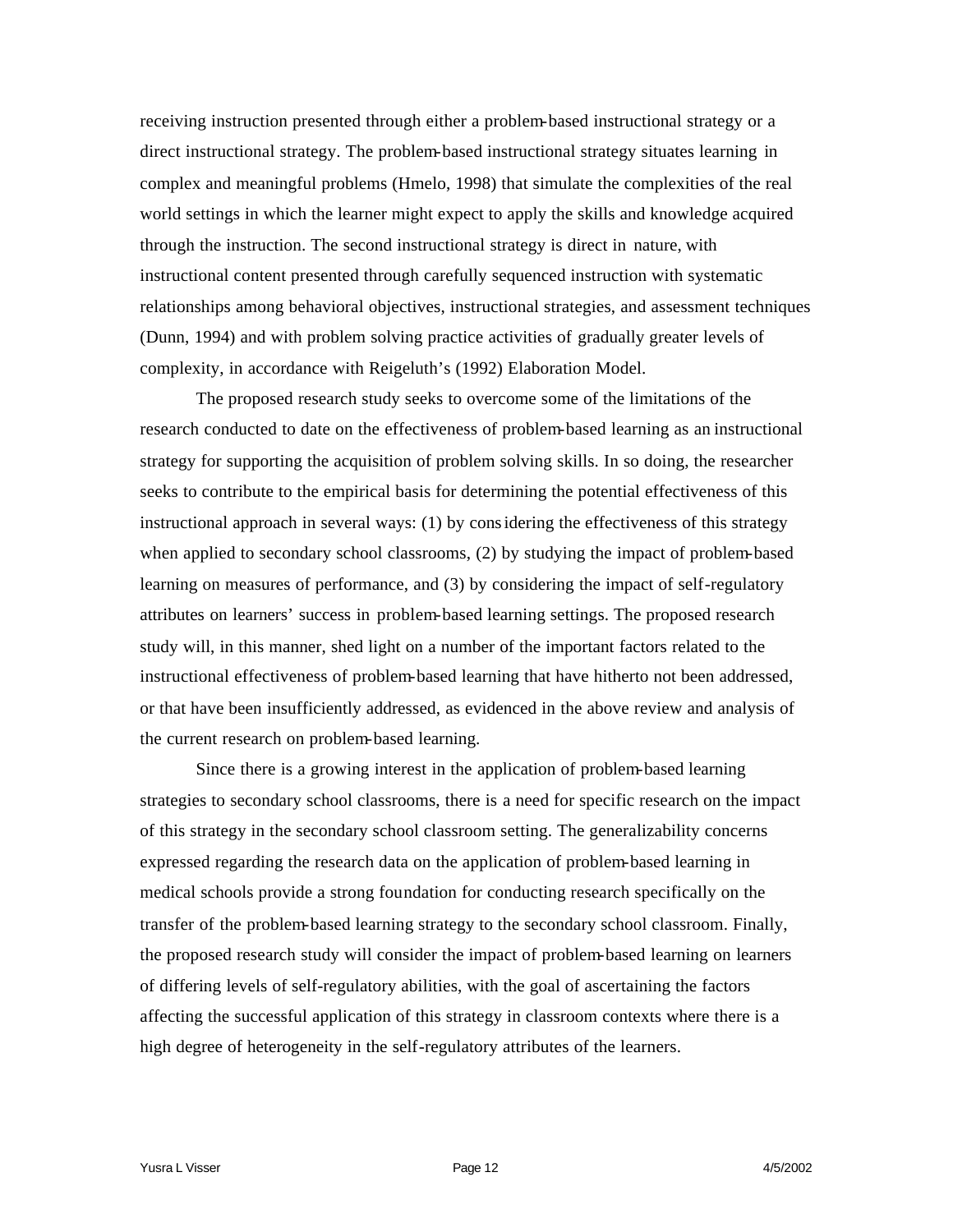# Rationale for the Research Study

# Research Question

The research reported in this paper was conducted as part of a large-scale impact study of the effects of problem-based, problem-centered, and lecture-based instructional strategies on learner performance, cognitive processes, and attitudes in high school courses. The specific research questions pertinent to the research reported on in this paper is:

- 1. What are the effects of problem-based and lecture-based instructional strategies on the post-test performance of students enrolled in an  $11<sup>th</sup>$  grade Genetics class?
- 2. What are the effects of problem-based and lecture-based instructional strategies on the attitudes of students enrolled in an  $11<sup>th</sup>$  grade Genetics class?
- 3. What is the correlation between self-regulatory attributes of learners in the  $11<sup>th</sup>$  grade Genetics class and their performance in either a problem based or lecture based instructional setting?

# Independent variable

The independent variable for the research study was the instructional strategy. The first level of the independent variable is the problem-based instructional strategy. The second level of the independent variable is the lecture-based instructional strategy.

The lecture-based instructional treatment will be centered on a combination of instructor-led lecturing and student-oriented practical activities. The general nature of the course design follows Gagne's nine events of instruction. The instruction is initiated with a presentation of the instructional objectives for the class, and a "prior recall" activity (either an advance organizer or some other activity integrating the instructional content to prior knowledge and skills of the students) and an event to secure the motivation of the students. Next, the instructor will conduct a lecture in which the critical instructional content will be presented to the students. During the lecture, the instructor provides descriptions of key instructional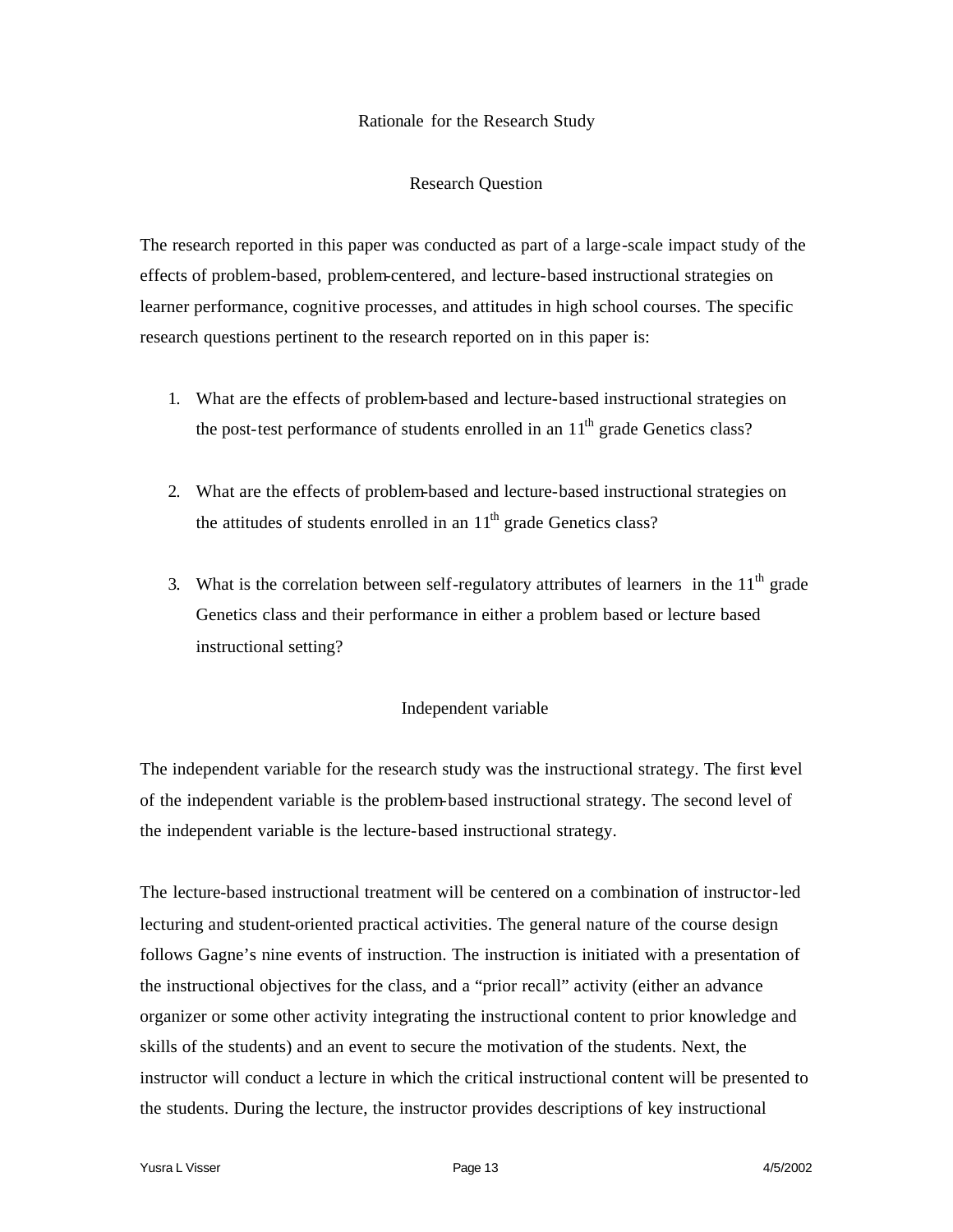knowledge and skills, and examples of the application of the concepts in practical contexts. The students are then given the opportunity to apply their understanding of the instructional content in the context of practice activities. The practice activities are generally focused around constrained problem sets (directly related to instructional content that has been presented), where students work in groups to apply their understanding to solving instructional problems requiring students to draw on acquired knowledge or skills. During the practice activities, the instructor provides guidance and feedback to the students in small groups and to the class as a whole. The instructor continues to provide instructional content in the lecture-based format throughout the class session on an as-needed basis (either during or after the practice activities). The class session is concluded with a summary activity, in which the key instructional content is summarized for the class, and a transfer assignment (usually in the form of a homework assignment) in which students apply their understanding of the instructional content to a more in-depth individual task in which students extend themselves to a transfer context. This instructional strategy is in place at the institution in question, and will be reviewed and analyzed by the researcher prior to the gathering of data.

The problem-based instruction treatment will be centered on a series of authentic problems that situate learning in the context of complex and meaningful challenges. Each of the problems will be characterized by having a direct relevance to the subject of instruction (i.e. genetics at the  $11<sup>th</sup>$  grade level or world studies at the  $10<sup>th</sup>$  grade level.) While the problems are designed to emerge logically from the instructional content, they are also ambiguous and complex in nature, requiring students to search for relevant information and skills that have not been previously covered in the information presentation. Students will work in small groups to acquire the conceptual knowledge and procedural skills needed to develop one or more plausible solutions to each of the problems presented to them. Each group of students (consisting of between five and seven students) will meet with a facilitator to discuss the problem. The facilitator will present a limited amount of information about the problem, and the group will then be charged with the task of identifying the different aspects of the problem by asking the facilitator questions to elicit information relevant to the problem, generate and refine hypotheses related to the problem's potential solution, and determine "learning issues" that the group decides are relevant and that they need to learn more about to find an acceptable solution to the problem. The groups are then asked to assign tasks to each member of the group for researching each of the different "learning issues" they have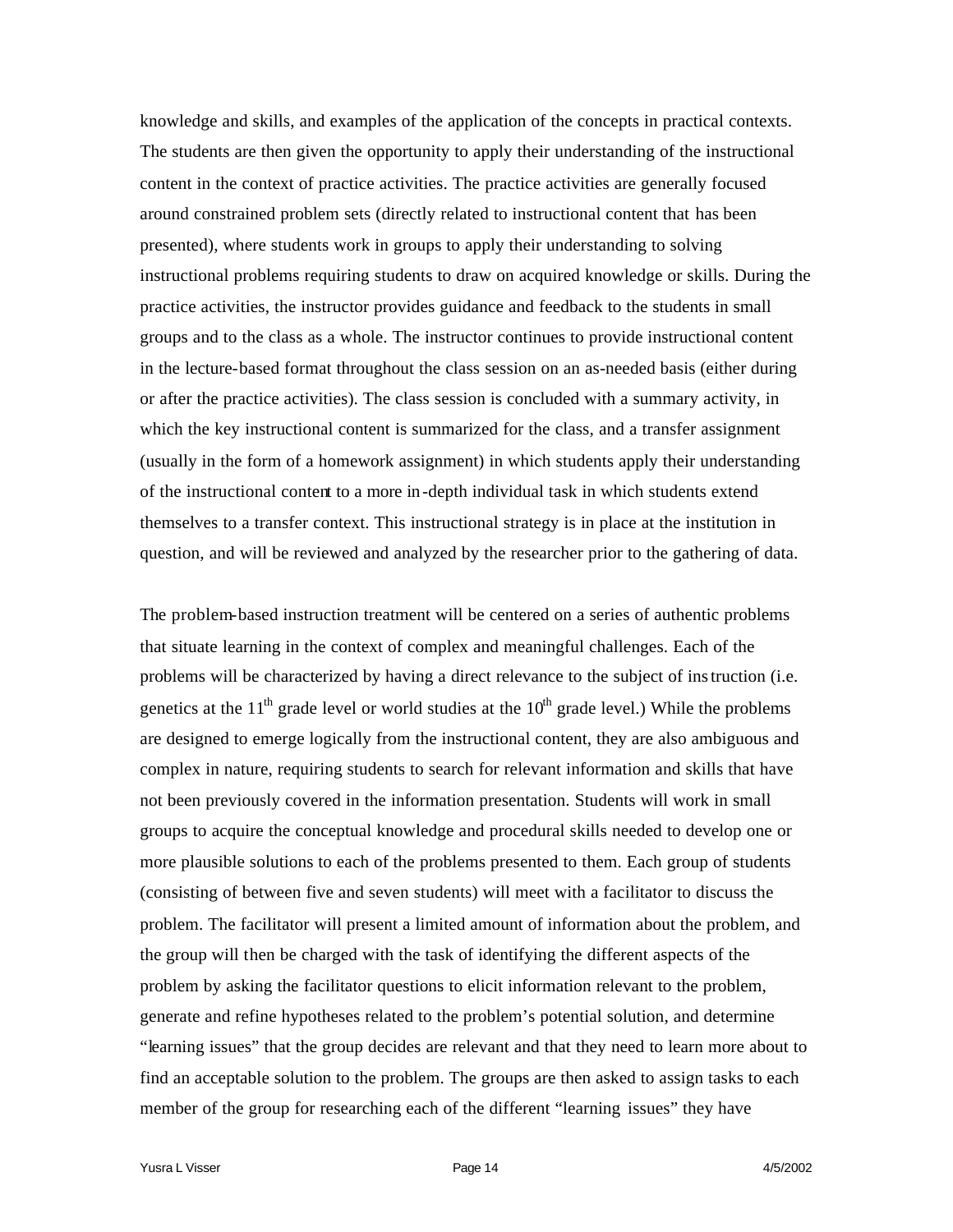identified. After each of the group members has conducted the necessary research related to the "learning issue" they were assigned, the group members report their findings to each other and use it to generate a formal solution to the pr oblem. The role of the facilitator in this context is to model hypothesis-based reasoning for the students. Upon developing a solution to the problem, students are asked to reflect on what they have learned from the problem.

# Dependent measures

## Performa nce:

Solution (product) performance was measured through the administration of a pre-test and a post-test to determine the number of correct solutions to problems presented by all participants in the treatment group. The pre-test and post-test reported on in this research study were focused on solving of near-transfer problems. The pre-test was administered to determine baseline equivalency in prior knowledge of students in the problem-based and lecture-based treatment groups. The post-test consisted of 15 problems that required students to respond to near-transfer information recall and problem solving skills, and was administered to determine the differences  $-$  if any  $-$  in mean performance on near transfer problems as a result of the instructional intervention (problem-based or lecture-based) administered.

# Attitudes:

Learner attitude will be measured through the used of Keller's (1995) Course Interest Survey (CIS). This instrument will be administered at the conclusion of the instruction. Attitude will measured in terms of the confidence (in the ability of the learner to successfully meet the course objectives) and satisfaction with the instructional treatment (as an effective means of attaining the course objectives levels), of participants as a result of receiving the instructional treatment, and in terms of the students' attitudes toward the strategy's effectiveness in attaining and sustaining their attention, and in providing them with a sense of the relevance of the instructional content being offered to the students. The Course Interest Survey provides a situational measure of learner motivation in a specific classroom setting (Keller, 1995). The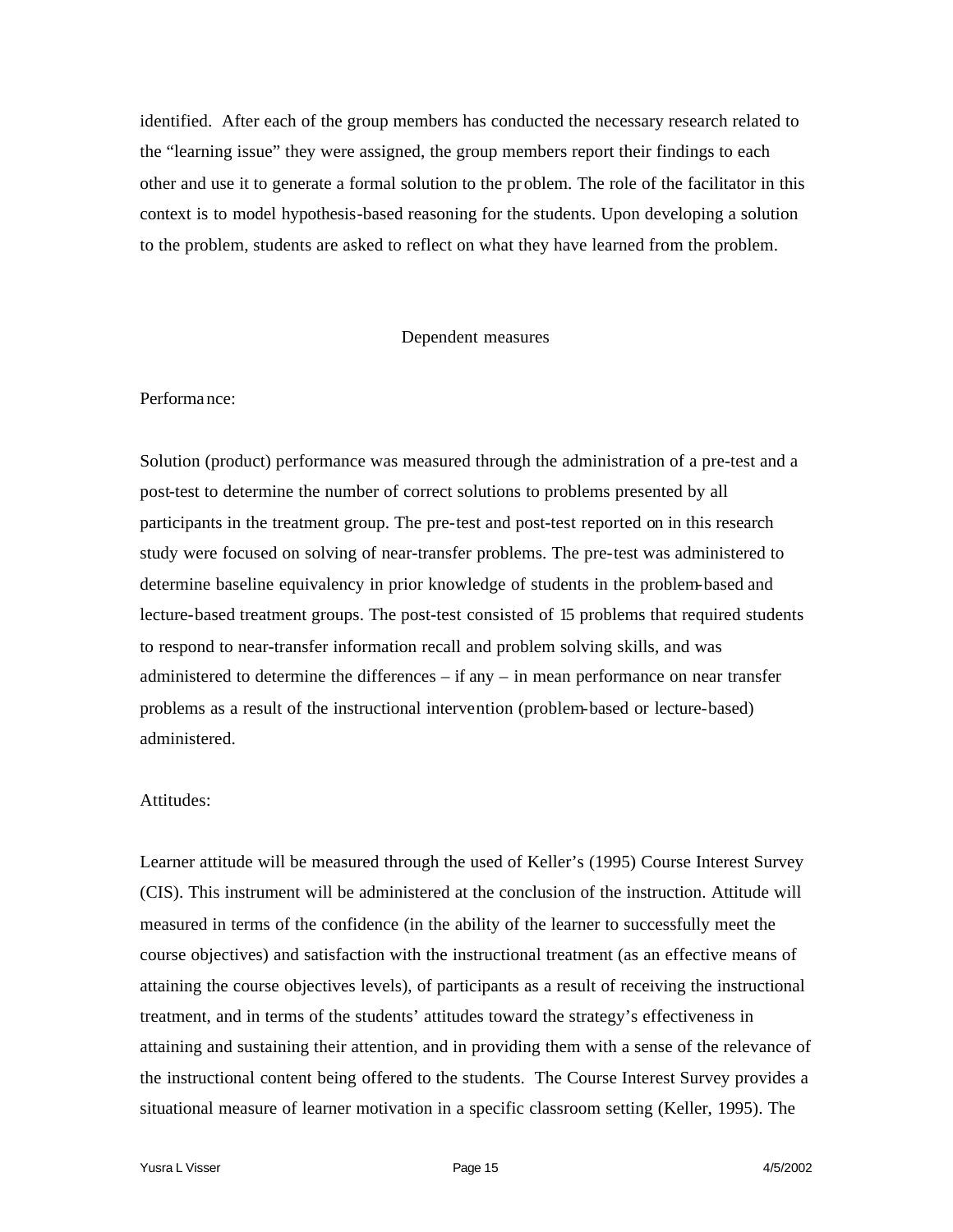CIS instrument has been developed on the basis of Keller's ARCS model (1987a; 1987b) and requires students to report their degree of agreement with a variety of different statements concerning their attention, relevance, confidence and satisfaction.

#### Self-Regulatory Attributes:

Student self-regulatory attributes will be determined through the administration of the Weinstein and Palmer (1990) Learning and Study Strategies Inventory (LASSI) survey. This survey is comprised of 77 questions about the following; attitude toward school, motivation to perform certain tasks, time management skills, anxiety toward academic tasks, ability to concentrate, elaboration and organization to foster understanding and recall, ability to select the main ideas, skill in using study aids, self testing strategies and strategies for studying for tests. The survey will be administered at the beginning of the research study, to determine the overall self-regulatory attributes of the research sample. Students will be placed in one of three categories in terms of their self-regulatory attributes as measured by the LASSI survey. The categories are 1) highly developed self-regulatory skills 2) moderately developed self-regulatory skills, and 3) minimally developed self-regulatory skills. Students will be randomly assigned to instructional treatments, regardless of their self-regulatory attributes.

## Research Hypotheses

#### Performance*:*

Hypothesis 1.a.: Learners receiving the lecture-based instruction treatment will demonstrate significantly higher performance in solving near-transfer problems.

#### Attitudes*:*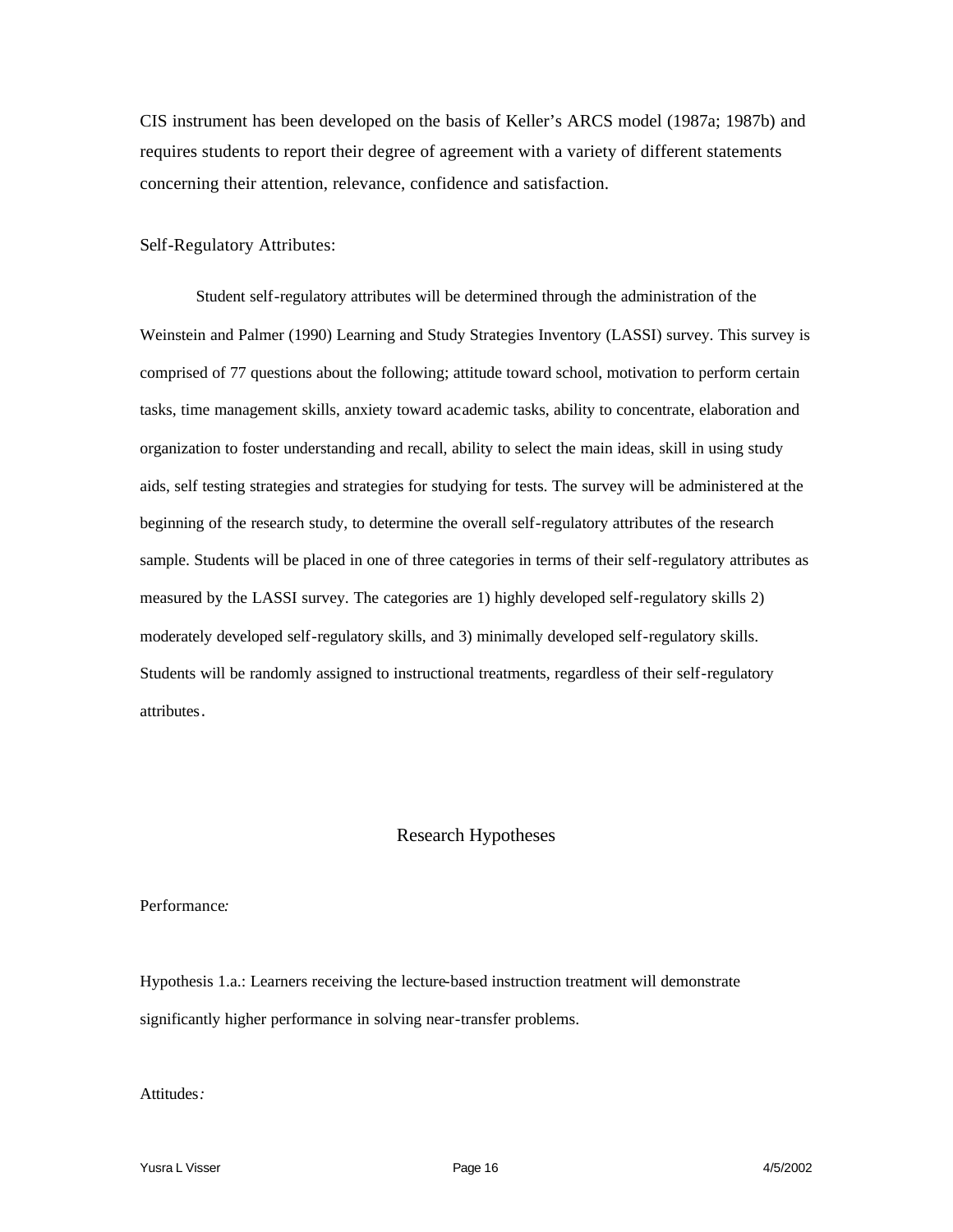Hypothesis 2.a.: The overall attitude of students (as reflected in scores on the attention, relevance, and satisfaction components of the course interest survey) will be better among students receiving the lecture-based treatment than those receiving the lecture-based treatment at the mid-term point in the semester.

Hypothesis 2.b.: There will be statistically significantly higher learner confidence scores (in regard to instructional content), reported in the course interest survey by students receiving the lecture-based instructional treatment as compared to the confidence scores reported by the students receiving the problem-based instructional treatment.

Self-Regulation

Hypothesis 3.a.: There is a strong positive correlation between self-regulation and performance in the problem-based instructional treatment, while the correlation between self-regulation and performance will be weaker in the lecture-based instructional group.

# Research Method

#### Participants

The participants in the study will be 60 students who are attending the Illinois Math and Science Academy (IMSA), a public residential school for high school age students with demonstrated potential for mathematics and science. Within the course about half of the participants were assigned to the problem-based learning treatment, while the other half were assigned to a lecture-based instructional treatment. The study took place during the regularlyscheduled class periods for the genetics class and the world studies class.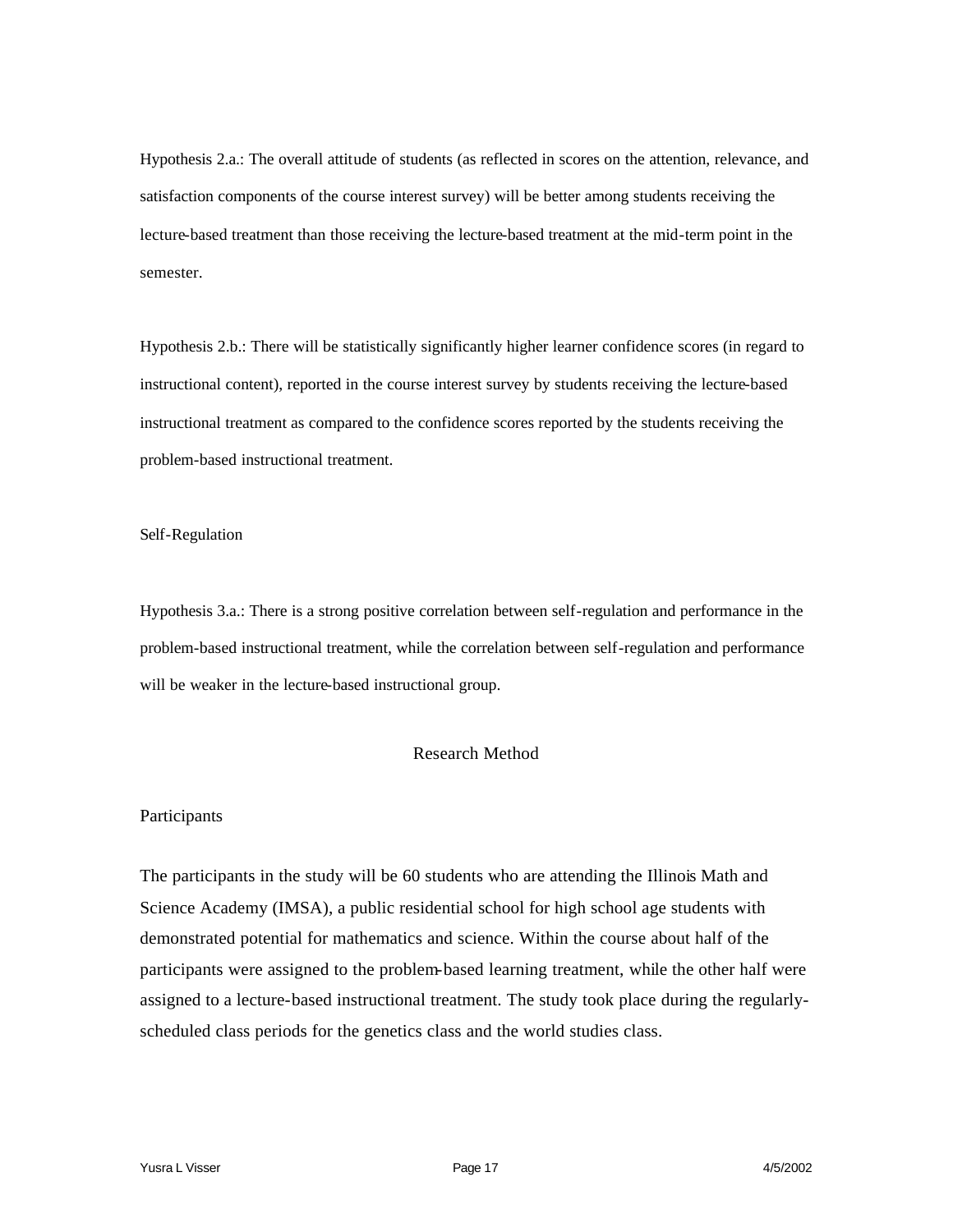Most participants are between the ages of 15 and 17, with 52% of the participants being male and 48% being female. Participants are of diverse ethnic backgrounds, and the overall ethnic composition of the participant pool is representative of the ethnic composition of applicant pool (see chart overleaf); 12% are African American, 31% are Asian American, 5% are Hispanic, 46% are White, 5% are Bi-Racial. The ethnic origin of less than 1% of the class is unreported.

The majority of the children are from middle -income families. The mathematics and natural science achievement levels of the participants are typical of their level in the school. However, since admission to the academy is highly selective, mathematical and natural science achievement scores of the participants are not typical of the  $11<sup>th</sup>$  grade level achievement scores in the school district. Mean scores of participants in the Standard Achievement Test are as follows: Mathematics section – 645, and Verbal - 591. The mean cumulative grade point average for the participants is 3.85.

The participants were drawn from two sections of the Genetics class (n= 30 in each section) at the institution in question.

Instructional Materials:

The instruction was centered on the instructional objectives for a one-semester course on University Genetics. The Genetics course goal is; "To develop within each student an understanding of the fundamental concepts and principles of transmission genetics, molecular genetics and population genetics." The course fulfills the following IMSA Standards of Significant Learning (SSLs):

- To encourage scientific thought and to promote curiosity for learning genetics and related sciences.
- To foster an interest in genetics that could lead to further studies at a higher level.
- To illustrate the role and importance of the science of genetics in society.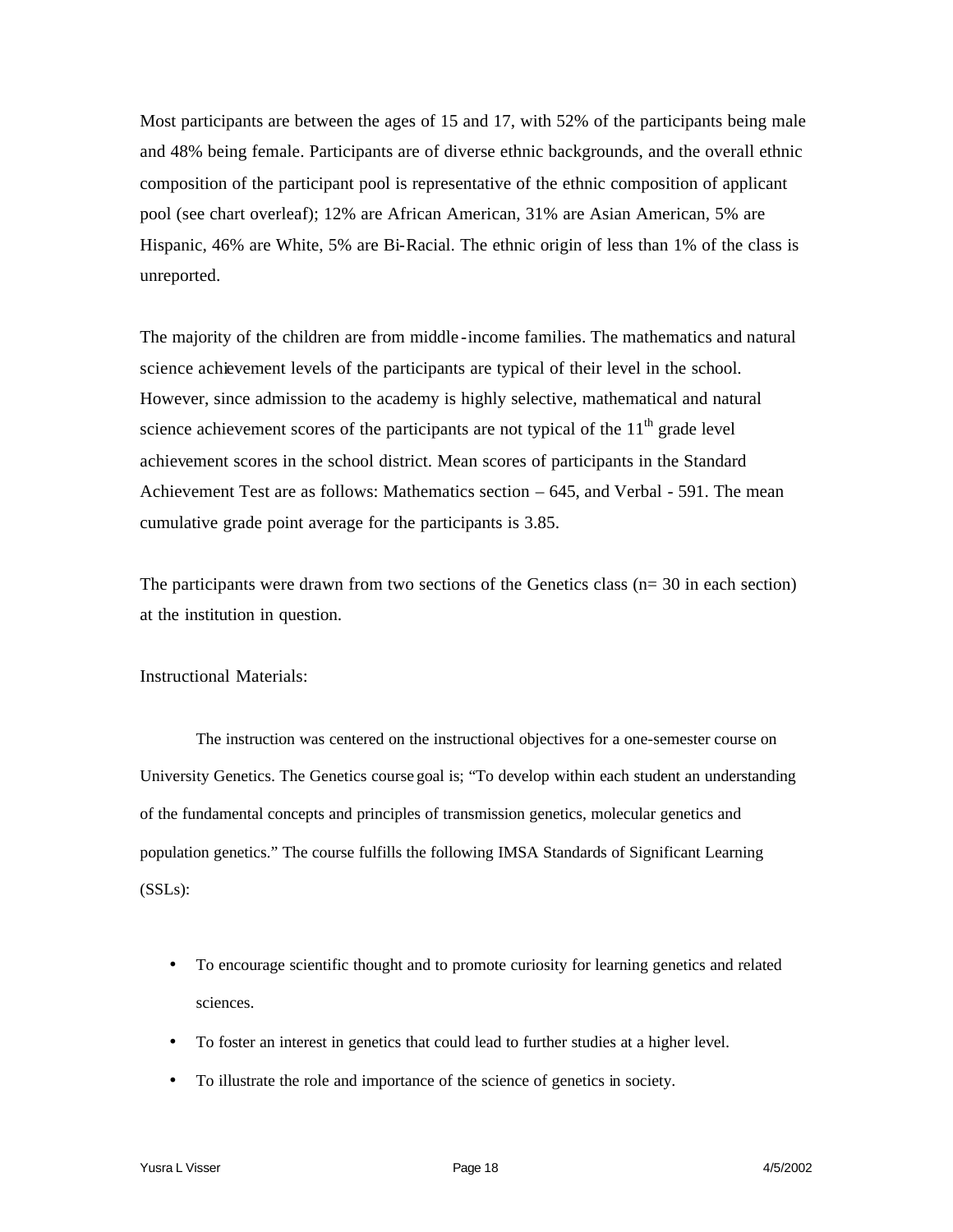• To enhance critical inquiry and problem-solving skills.

# Procedures:

Participants in the study were randomly assigned within sections to one of two treatment groups; the problem-based instruction group (receiving the problem-based learning strategy), or the lecture-based instruction group (receiving the instructor-led direct instruction). Admissions test scores, grade point averages, and performance in related subject areas were used to assess treatment group equivalence at baseline.

The treatments are being administered over the course of one academic semester, and students dedicate three hours of instructional time to participating in the study each week. During this time, participants receive the instructional treatment that they have been assigned to, at the regularly scheduled class times. In addition, they complete the homework assignment and tests associated with the instructional content. However, while the treatment is administered over the course of one academic semester, active data collection is conducted during two, two-week periods, with approximately six weeks between each period of data gathering. The reason why the instructional treatments are administered over the course of an entire semester (while formal data collection is limited to only four weeks of that semester), is so that the researcher can ensure that the data gathered regarding problem solving performance and attitudes of learners is a true measure of the instructional treatment. By administering the treatments over an extended (14 week) semester, it can be ensured that students are saturated by the experience, and that data is reflective of the specific instructional treatments, and not outside variables that form the general schooling experience.

During the periods of active data gathering, students were expected to contribute about 5 hours of instructional time per week to participation in the research study. Three of those hours were dedicated to receiving the instructional treatment they have been assigned to. The additional time commitment (two hours per week) was dedicated to gathering data outside of the scheduled class periods (this time was used to administer the CIS and LASSI surveys, and to conduct instructor and student interviews).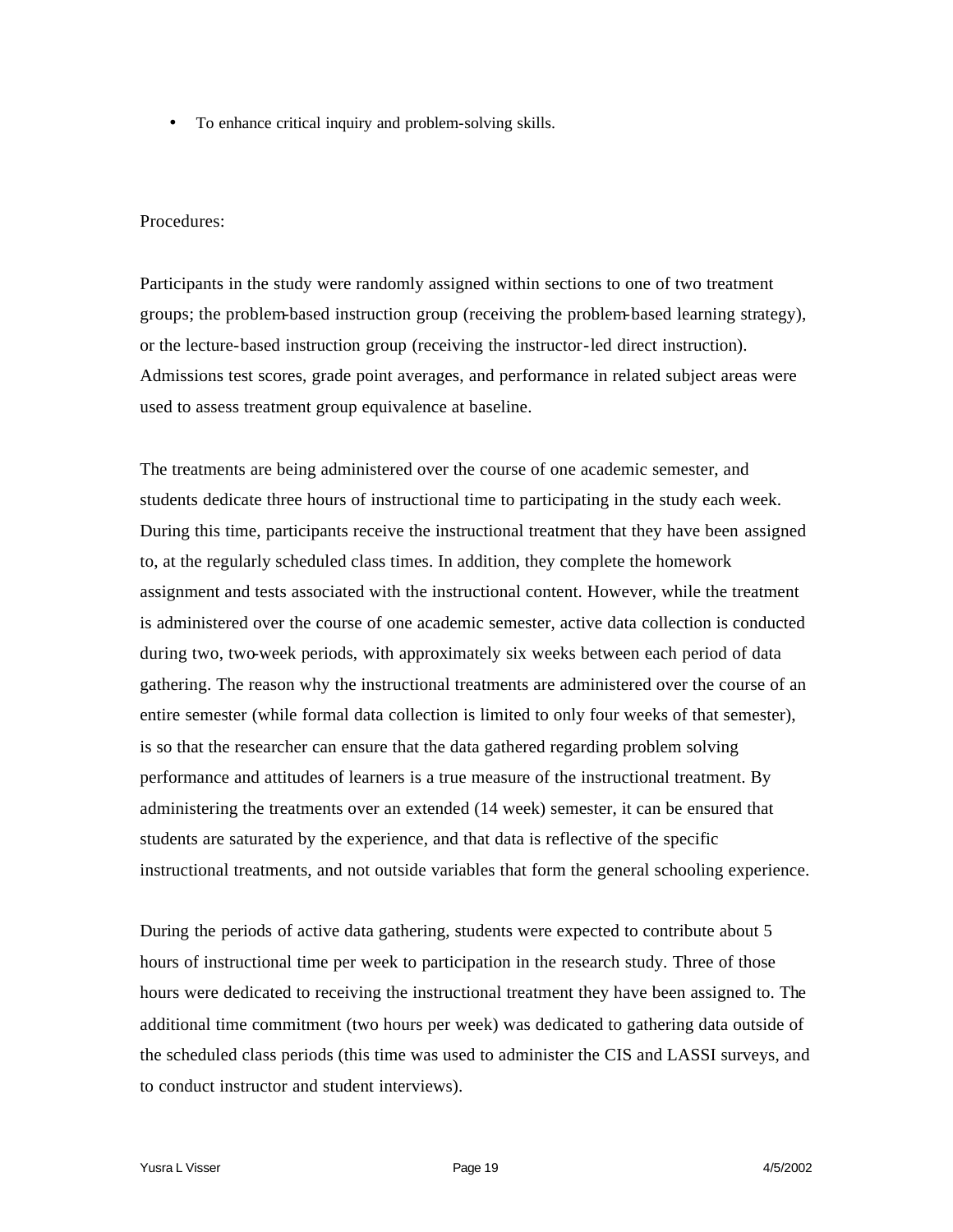Throughout the Spring 2002 academic semester, the students in each treatment group attended three hours of instruction per week delivered through the instructional strategy that is part of the treatment that they were assigned to (please see Appendix F for a review of the overall course syllabus). The students assigned to the problem-based learning treatment received three hours per week of instruction on genetics delivered through the problem-based instructional strategy. The students assigned to the lecture-based treatment received three hours of instruction on genetics via the lecture-based instructional strategy. Students in the problem-based learning treatment received their instruction on Mondays and Thursdays from 7:30 a.m. to 9:05 a.m. Students in the lecture-based instructional treatment received their instruction on Mondays and Thursdays, from 2:15 p.m. to 3:25 p.m. Both treatment groups received their instruction in the A207 classroom, which is a class assigned for teaching science courses at IMSA.

#### Data

There were two classes of dependent measures in this study: (1) performance and (2) attitude. As a dependent variable, performance was measured in terms of scores on a post-test containing near transfer problems. The dependent variable of attitude was measured in terms of learner confidence and learner satisfaction. Means and standard deviations of the test scores for performance on the problem-based and lecture-based post-tests are presented in Table 1. Distribution of attitudinal data is reported in Table 2.

As shown in Table 1, the total mean score for the mid-term near-transfer assessment was 84.1%. By instructional strategy, the mean score for the lecture-based instruction (86) was somewhat higher than the mean score for the problem-based instruction (82). Standard deviation (5.1) on the lecture-based instruction group's scores was almost the same as standard deviation of the problem based instruction groups' scores (5.0).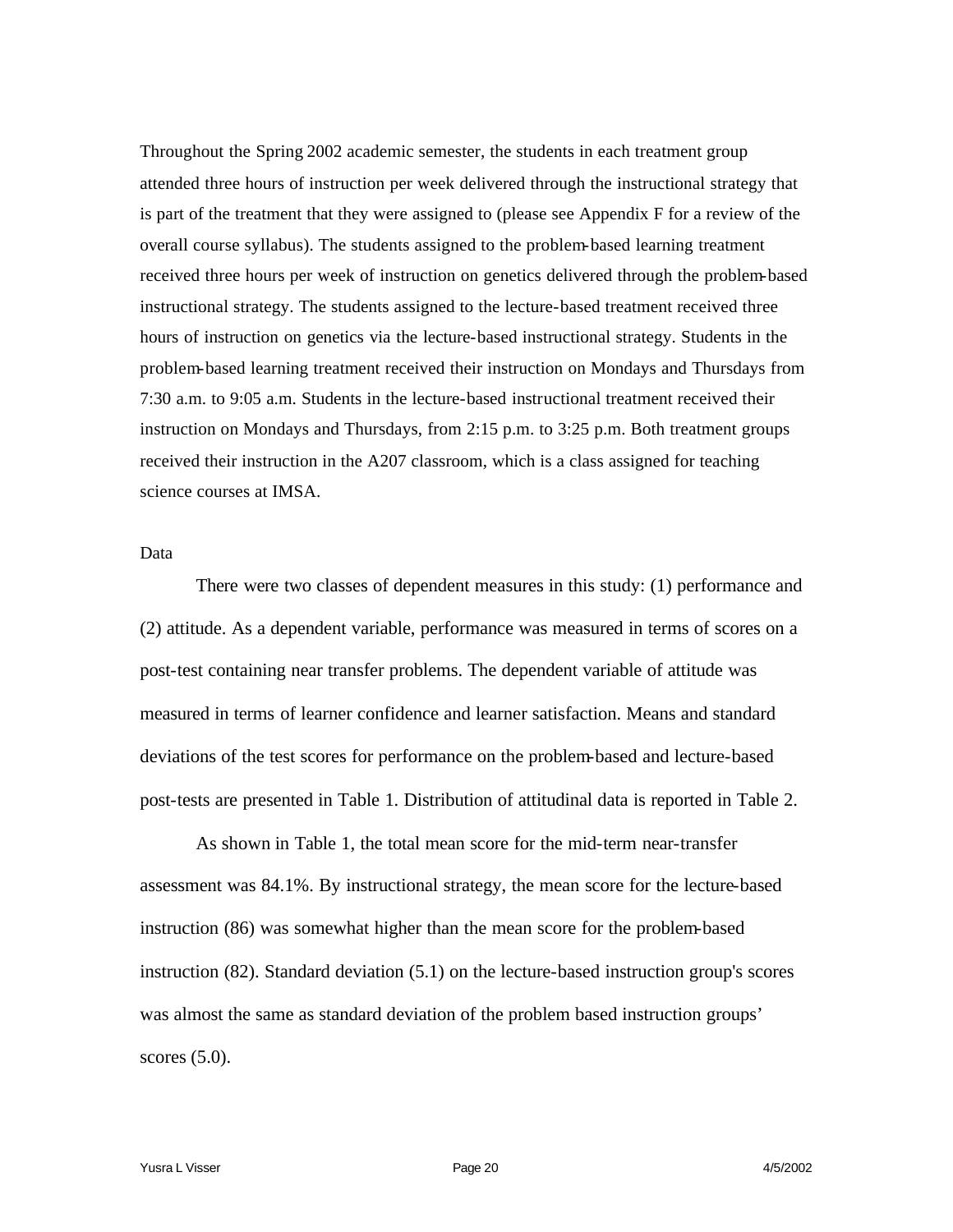A t-test was used to determine the effects of each of the types of instructional strategies on learner performance in a post-test containing near-transfer problems related to the course objectives for the Genetics course. With alpha set at 0.05, and with 30 participants per group, the probability of detecting a moderate effect size was 0.45.

For the scores on the post-test, a review of the distribution of the scores did not indicate any serious violation of the normality assumption. Furthermore, the F-Max value for the total scores  $F=(31, 29) = 0.98$ ,  $a = 0.05$  did not demonstrate a violation of the assumption of the homogeneity of variance. Therefore, it was decided to use the t-test for equality of means.

The t-test revealed one-tailed statistically significant differences between performance of the lecture-based instruction students and the problem-based instruction students on the post-tests t  $(60) = 0.03$ , p $< 0.05$ . This result supported the hypothesis that students in the lecture based instruction group would out perform problem-based instruction students on near-transfer post-tests.

The dependent variable of attitude was measured in terms of learner confidence and overall learner motivation as reported on Keller's (1995) Course Interest Survey. Means and standard deviations of the confidence measures, and motivation measures of both treatment groups are presented in Table 2.

As shown in Table 2, the total mean motivation score for the lecture-based instruction group was  $132.6$  (SD = 36). The total mean motivation score for the problembased instruction group was  $122.4$  (SD = 38). By treatment group, the mean confidence score for the lecture-based instruction treatment group (29) was somewhat lower than the mean confidence score for the problem-based instruction treatment group (33). Standard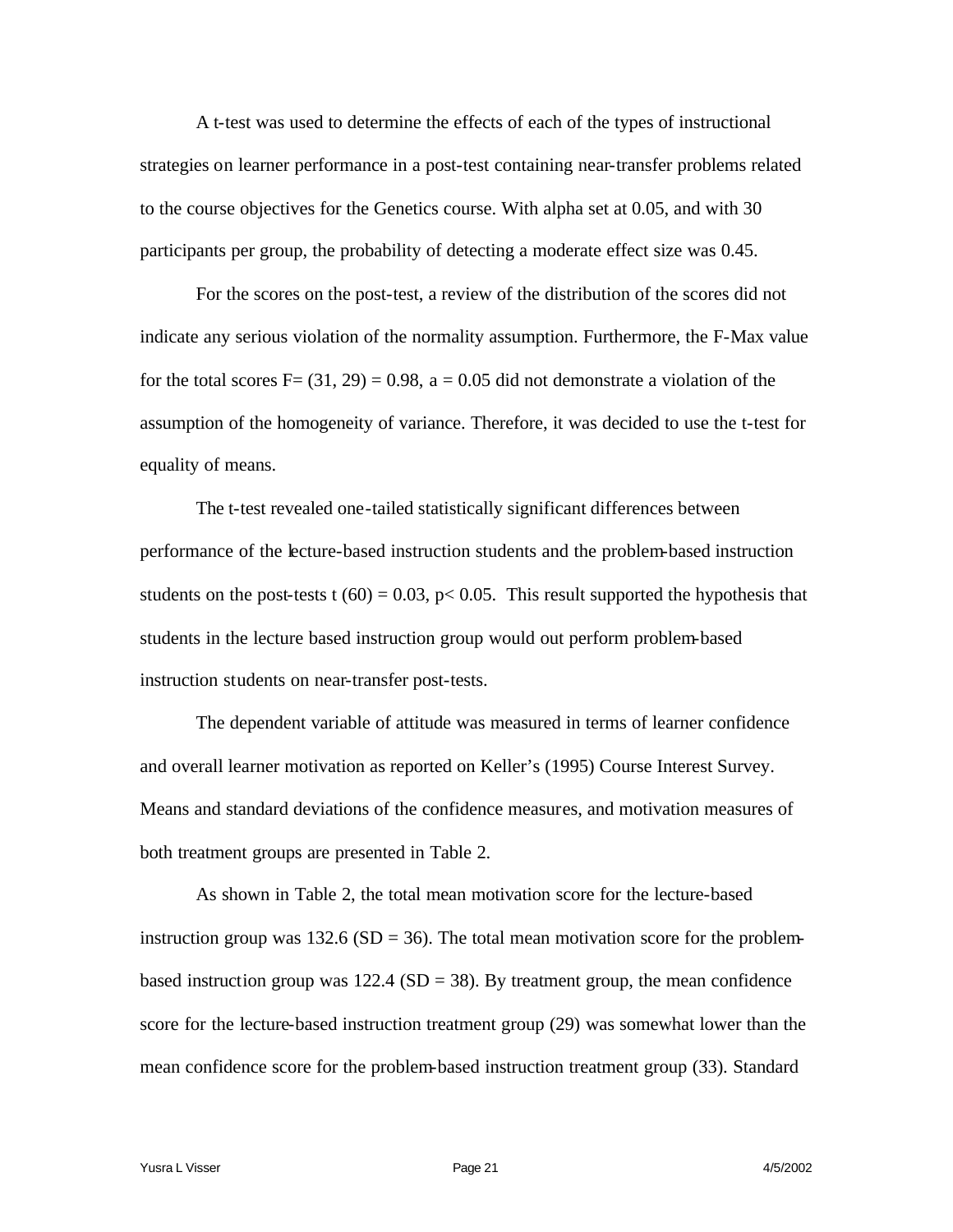deviation (2.24) on lecture-based instruction group's confidence scores was low, whereas on the problem-based instruction group's confidence scores  $(SD = 8)$  it was somewhat higher.

A t-test was used to determine the effects of the two types of instructional strategies (the lecture-based strategy and the problem-based strategy) on both learner confidence and learner motivation, as reported on Keller's (1995) Course Interest Survey. An analysis of the distribution of the scores for learner confidence did not indicate any serious violation of the normality assumption or the homogeneity of variance assumption.

The t-test for equality of means on the confidence scores, t  $(49) = 0.00008$ , p<0.05, revealed a statistically significant difference between the confidence levels of the lecture based instruction group and the confidence levels of the problem-based instruction group, such that confidence was higher among problem-based instruction students. This result failed to support the hypothesis that learner confidence would be significantly higher among learners receiving the lecture-based instruction than among those receiving problem-based instruction.

A t-test was once more used to determine the effects of the two instructional strategies on learner overall, as reported on Keller's (1995) Course Interest Survey. An analysis of the distribution of the satisfaction scores did not indicate any serious violation of the normality assumption. The t-test for motivation scores, t  $(49) = 0.0001$ , p<0.05 revealed a statistically significant difference between the motivation levels of the lecture based instruction group and the motivation levels of the problem-based instruction group. This result supported the hypothesis that learner motivation would be higher in the lecture-based instruction group than in the problem-based instruction group.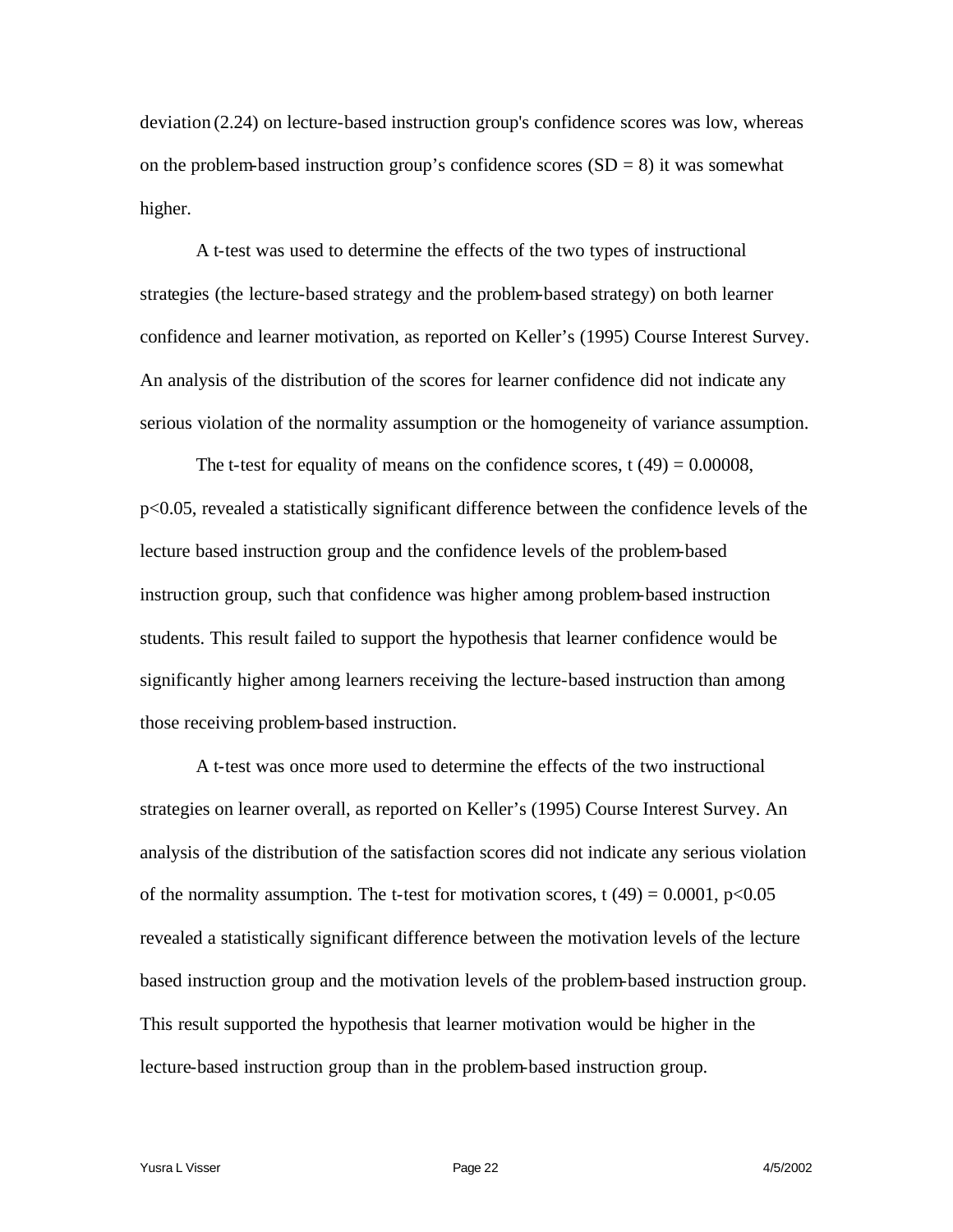A Pearson Product Moment Correlation was conducted to determine the strength of correlation between self-regulatory scores (as measured through the Learning and Study Strategies Inventory) and learner performance on near-transfer problems. The results of this analysis found that there is a positive correlation of 0.6 between selfregulation levels and post-test performance in the lecture-based instructional treatment, and a positive correlation of 0.75 between self-regulation levels and post-test performance in the problem-based instructional treatment. This finding, while preliminary, supports the hypothesis, which stated that learner performance and selfregulation would be more strongly correlated in the problem-based instructional treatment than in the lecture-based instructional treatment.

# **Discussion**

A brief overview of the main findings from the research, in relation to the stated hypotheses for the research study, are presented below.

## Performance*:*

Hypothesis 1.a.: Learners receiving the lecture-based instruction treatment will demonstrate significantly higher performance in solving near-transfer problems.

Statistical analysis of performance data from both treatment groups supported this hypothesis. Since instruction in the lecture-based treatment group is more consistent with a focus on near-transfer application of knowledge and skills for stated instructional objectives, it appears sensible that the data should reflect this hypothesis. The performance of learners in the problem-based treatment group was anticipated to be more oriented toward solving complex, unfamiliar problems through application of hypothesis driven reasoning skills, and it is therefore reasonable to conclude that students in this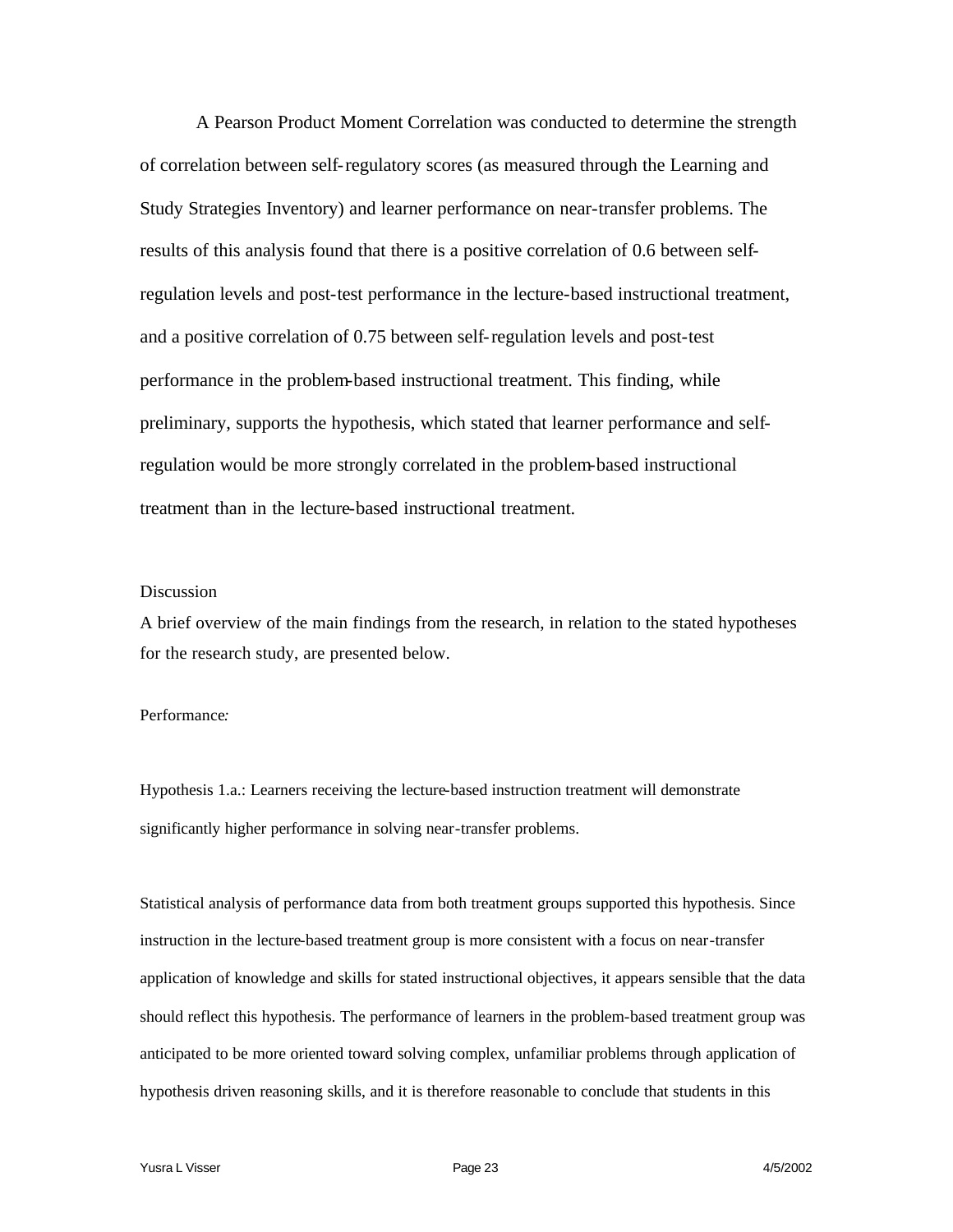treatment group are less well-equipped to perform efficiently on recall of information and skills in near transfer problems. At the end of the semester, students from both treatment groups will participate in far-transfer problem solving tests, and it is anticipated that the performance scores on those far-transfer tests will be the inverse of performance on near transfer tests.

Attitudes*:*

Hypothesis 2.a.: The overall attitude of students (as reflected in scores on the attention, relevance, and satisfaction components of the course interest survey) will be better among students receiving the lecture-based treatment than those receiving the lecture-based treatment at the mid-term point in the semester.

The statistical analysis of learner motivation levels supported the hypothesis that lecture-based students would have overall higher motivation scores than their problem-based counterparts. This appears a reasonable assumption, since learners in the problem-based instructional treatment are confronted with a fairly high level of newness factors in their learning experience as a result of participation in the instructional treatment. Classroom observations in both treatment groups confirmed the idea that students in the problem-based treatment group had a higher level of frustration with the instructional experience as a result of the unfamiliarity of the conditions, and the high level of self-regulation required in order to succeed in the instructional setting. Students in the lecture-based treatment were placed in a situation that modeled the traditional classroom learning experiences, where responsibility for learner performance and learning is more equally shared between the instructor and the learners.

Hypothesis 2.b.: There will be statistically significantly higher learner confidence scores (in regard to instructional content), reported in the course interest survey by students receiving the lecture-based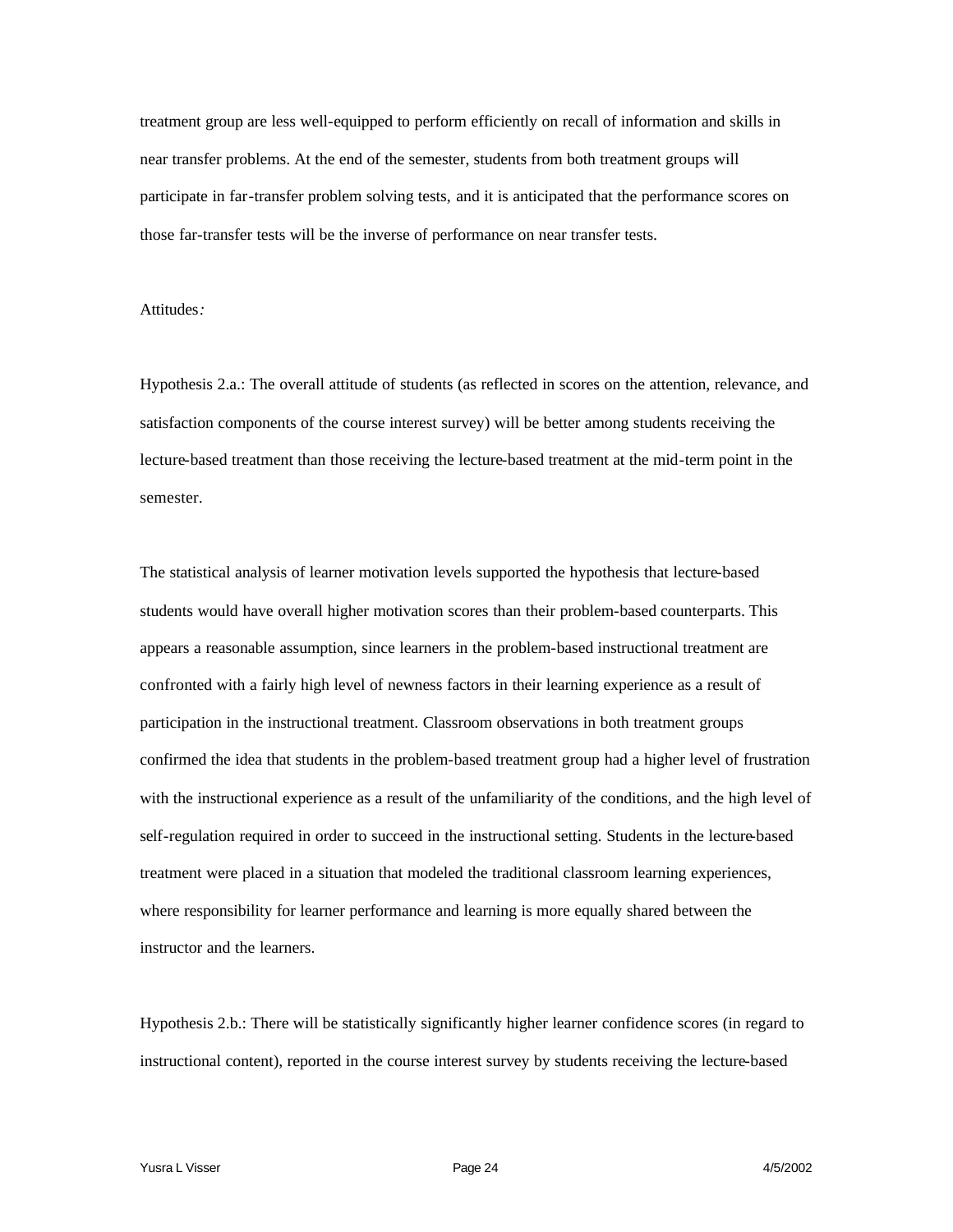instructional treatment as compared to the confidence scores reported by the students rec eiving the problem-based instructional treatment.

Statistical analysis of the data on learner confidence scores did not support this hypothesis. Interestingly, the data gathered actually contradicted the a priori hypothesis, indicating a statistically significant higher confidence score for students in the problem-based instructional treatment than for students in the lecture-based instructional treatment. A cross-analysis between data from the CIS survey and the LASSI survey will be conducted to attempt to further elucidate on this finding. In addition, further research will be conducted to determine whether the unique nature of the sample population (with higher than average performance, motivation, and self-regulation scores) impacted this finding.

## Self-Regulation

Hypothesis 3.a.: There is a strong positive correlation between self-regulation and performance in the problem-based instructional treatment, while the correlation between self-regulation and performance will be weaker in the lecture-based instructional group.

The correlational analyses of the relationships between self-regulation and performance in both treatment groups supported this hypothesis, finding that there is a stronger positive relationship between self-regulation and performance among problem-based learners than among lecture-based learners. Again, the nature of each of the instructional treatments, and the research on instructional strategies appears to explain this finding. Since lecture based instructional treatments appear to provide more support for learners in managing their learning processes, and since they tend to be more guided in their learning approach, learners of varying levels of self-regulation may expect to perform at comparable levels in the class. In the problem-based instructional treatment, where there is a high level of individual responsibility for managing the learning process, learners with less developed self-regulatory skills may be expected to perform less well. Thus, the correlation between performance and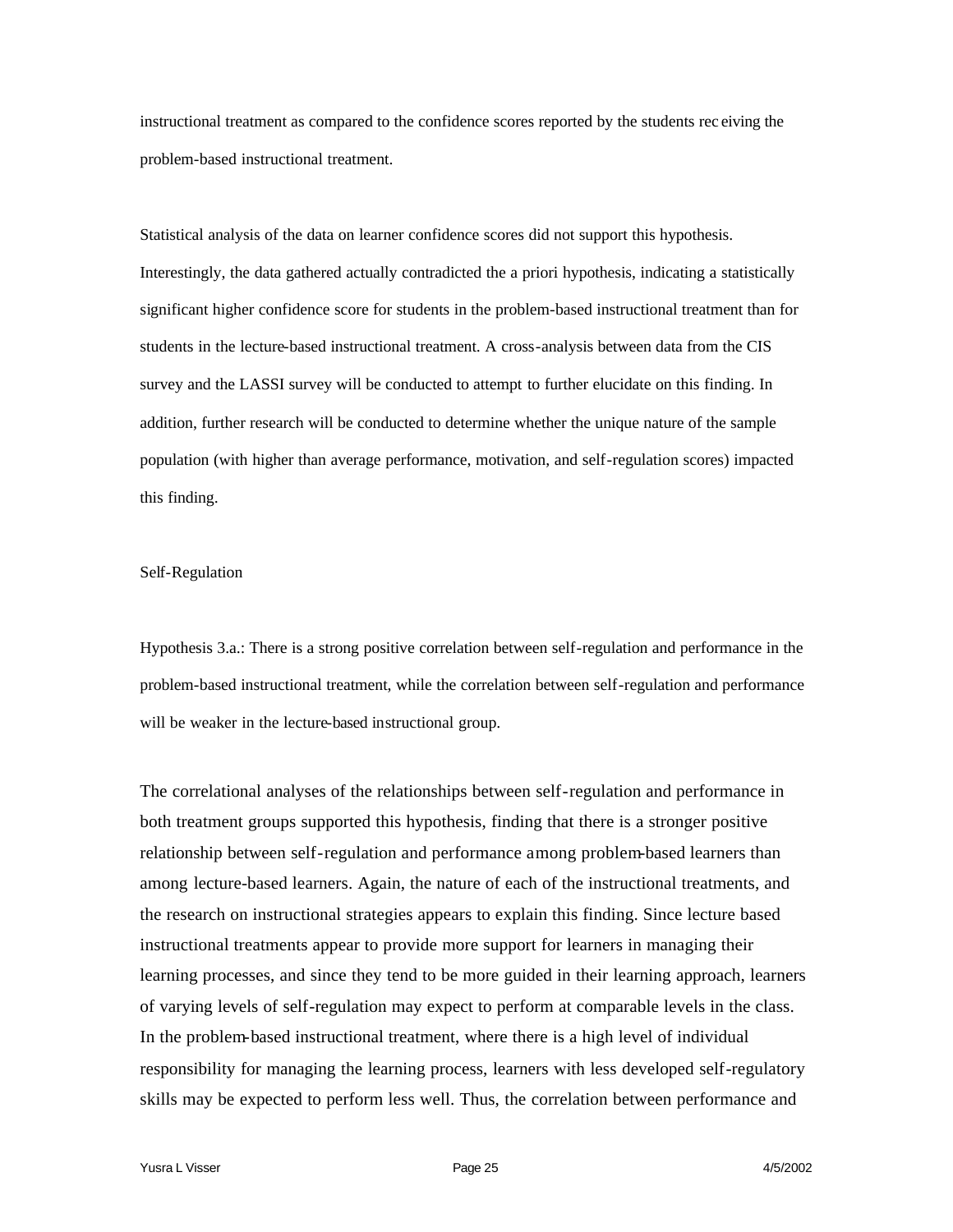self-regulation would be higher in the problem-based instructional strategy than in the lecture-based instructional strategy.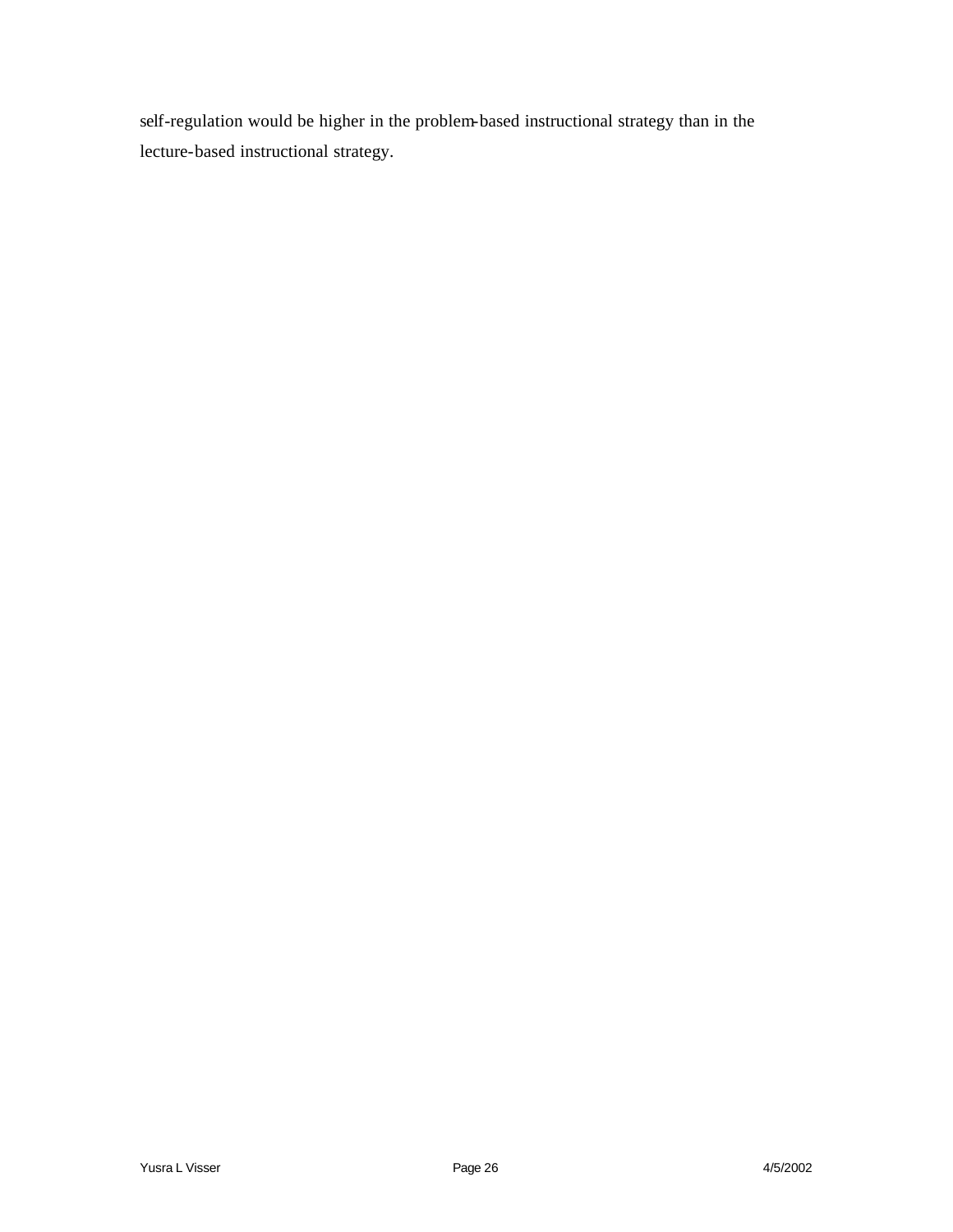## References.

Alabi, G. A., Gerritsma, J., Maude, G., and Parry, E. (1996). Problem-based learning for tuberculosis and lepros y supervisors. World Health Forum 17: 411-414.

Albanese, M. A. and Mitchell, S. (1993). Problem-based learning: a review of literature on its outcomes and implementation issues. Academic Medicine. 68: 52-81.

Albano, M. G., Cavallo, F., Hoogenboom, R., Magni, F., Majoor, G., Manenti, F., Schuwirth, L., Stiegler, I., and van, d., V (1996). An international comparison of knowledge levels of medical students: the Maastricht Progress Test. Medical Education 30: 239-245.

Bell, F. A. and Hendricson, W. D. (1993). A problem-based course in dental implantology. Journal of Dentistry Education. 57: 687-695.

Bernstein, P., Tipping, J., Bercovitz, K., and Skinner, H. A. (1995). Shifting students and faculty to a PBL curriculum: attitudes changed and lessons learned. Academic Medicine. 70: 245-247.

Blake, R. L., Hosokawa, M. C., and Riley, S. L. (2000). Student performances on Step 1 and Step 2 of the United States Medical Licensing Examination following implementation of a problem-based learning curriculum. Academic Medicine. 75: 66-70.

Bligh, J., Lloyd-Jones, G., and Smith, G. (2000). Early effects of a new problem-based clinically oriented curriculum on students' perceptions of teaching. Medical Education 34: 487-489.

Cariaga-Lo, L. D., Richards, B. F., Hollingsworth, M. A., and Camp, D. L. (1996). Noncognitive characteristics of medical students: entry to problem-based and lecture-based curricula. Medical Education 30: 179-186.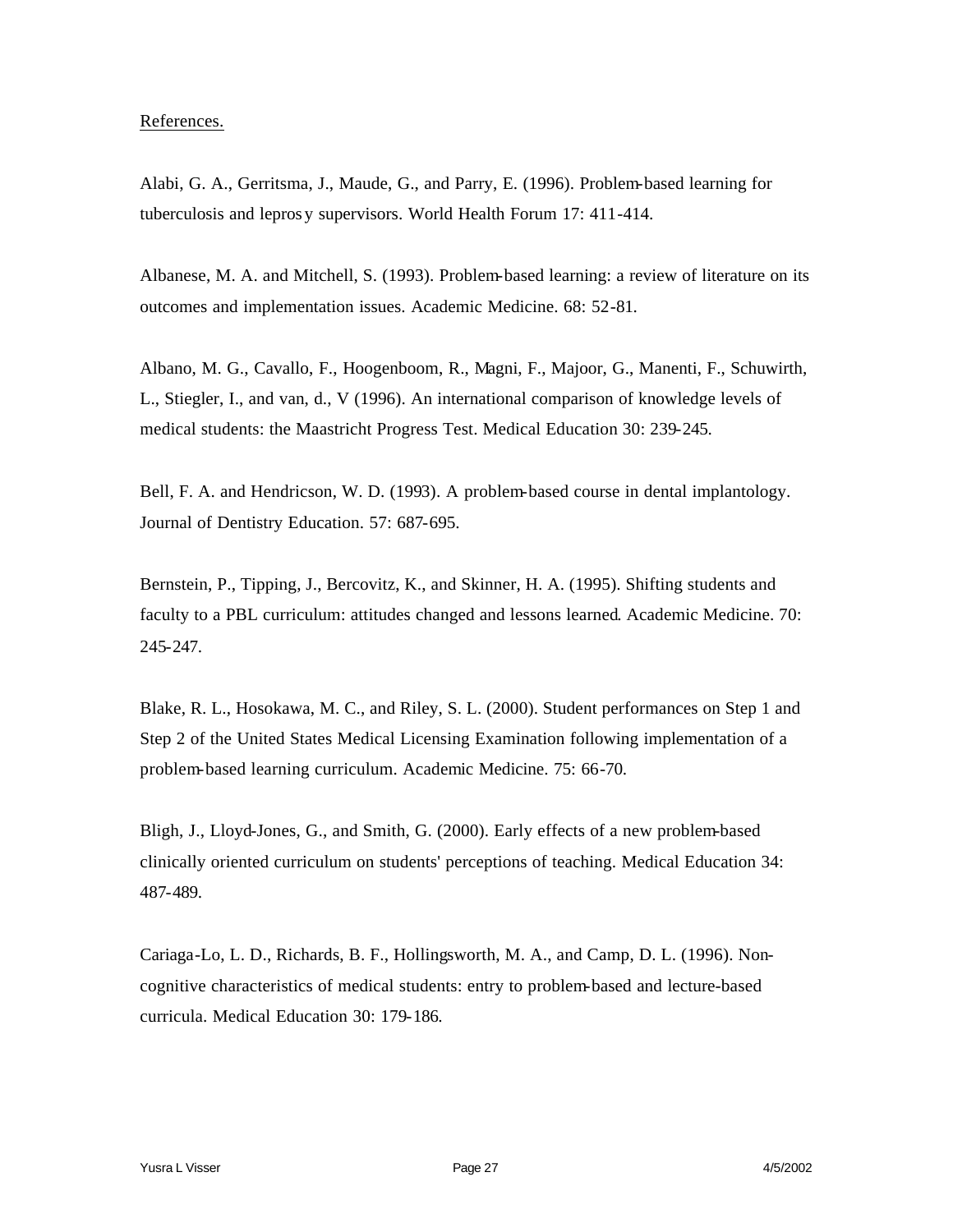Chang, G., Cook, D., Maguire, T., Skakun, E., Yakimets, W. W., and Warnock, G. L. (1995). Problem-based learning: its role in undergraduate surgical education. Canadian Journal of Surgery 38: 13-21.

Colliver, J. A. (2000). Effectiveness of problem-based learning curricula: research and theory. Academic Medicine. 75: 259-266.

Dolmans, D. H., Gijselaers, W. H., Schmidt, H. G., and van der Meer, S. B. (1993). Problem effectiveness in a course using problem-based learning. Academic Medicine. 68: 207-213.

Farnsworth, C. C. (1997). Measuring the effects of problem-based learning on the development of veterinary students' clinical expertise. Academic Medicine. 72: 552-554.

Farquhar, L. J., Haf, J., and Kotabe, K. (1986). Effect of two preclinical curricula on NBME Part I examination performance. Journal of Medical Education 61: 368-373.

Finch, P. M. (1999). The effect of problem-based learning on the academic performance of students studying podiatric medicine in Ontario. Medical Education 33: 411-417.

Hmelo, C.E. (1998). Problem-based learning: Effects on the early acquisition of cognitive skill in medicine. The Journal of the Learning Sciences, 7(2) 173-208. Mahway, NJ: Lawrence Erlbaum Associates.

Kalaian, H. A. and Mullan, P. B. (1996). Exploratory factor analysis of students' ratings of a problem-based learning curriculum. Academic Medicine. 71: 390-392.

Kaufman, D. M. and Mann, K. V. (1996). Comparing students' attitudes in problem-based and conventional curricula. Academic Medicine. 71: 1096-1099.

Kaufman, D. M. and Mann, K. V. (1998). Comparing achievement on the Medical Council of Canada Qualifying Examination Part I of students in conventional and problem-based learning curricula. Academic Medicine. 73: 1211-1213.